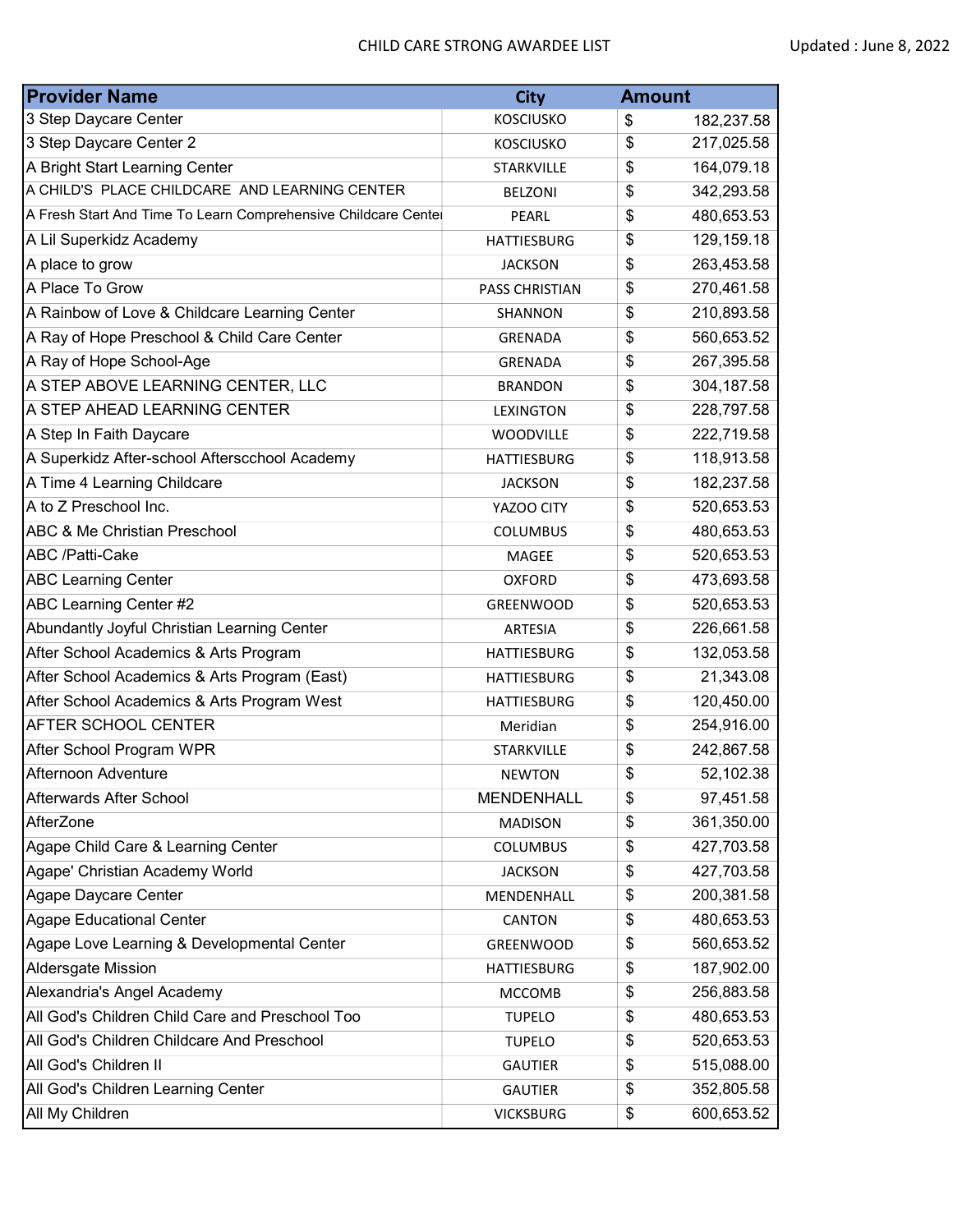| All My Children 2 LLC                                  | <b>VICKSBURG</b>       | \$<br>336,599.58  |
|--------------------------------------------------------|------------------------|-------------------|
| Alpha Konnection Academy                               | <b>JACKSON</b>         | \$<br>182,237.58  |
| Alpha Konnection Academy II                            | <b>JACKSON</b>         | \$<br>177, 167.58 |
| AlphaBEST - Harrison Central Elem.                     | <b>GULFPORT</b>        | \$<br>262,800.00  |
| AlphaBEST West Wortham Elem.                           | <b>SAUCIER</b>         | \$<br>131,400.00  |
| AlphaBEST- North Woolmarket Elementary                 | <b>BILOXI</b>          | \$<br>240,900.00  |
| AlphaBEST- Orange Grove Elementary                     | <b>GULFPORT</b>        | \$<br>83,808.00   |
| AlphaBEST- River Oaks                                  | <b>GULFPORT</b>        | \$<br>131,400.00  |
| AlphaBEST - Woolmarket Elementary                      | <b>BILOXI</b>          | \$<br>120,450.00  |
| Alphabest-Bel Aire Elementary                          | <b>GULFPORT</b>        | \$<br>131,400.00  |
| AlphaBEST-Crossroads Elementary                        | <b>GULFPORT</b>        | \$<br>131,400.00  |
| AlphaBEST-Lyman Elementary                             | <b>GULFPORT</b>        | \$<br>197,538.00  |
| AlphaBEST-Three Rivers Elementary                      | <b>GULFPORT</b>        | \$<br>262,800.00  |
| Amazing Grace Learning Experience, LLC                 | <b>MCCOMB</b>          | \$<br>121,709.58  |
| Amy Moore Daycare LLC                                  | <b>OXFORD</b>          | \$<br>114,588.00  |
| Angel Academy                                          | <b>HATTIESBURG</b>     | \$<br>234,107.58  |
| Angela's Care & Learning Center                        | <b>COLUMBUS</b>        | \$<br>342,293.58  |
| Angel's of Hope Child Care                             | CLARKSDALE             | \$<br>321,269.58  |
| Angie's Child Development Center                       | LAUREL                 | \$<br>182,237.58  |
| Applegate Academy                                      | <b>BILOXI</b>          | \$<br>520,653.53  |
| Arise and Shine, Inc.                                  | <b>CRYSTAL SPRINGS</b> | \$<br>151,973.58  |
| Arise and Shine, Inc.: My Brother's Keeper Afterschool | <b>CRYSTAL SPRINGS</b> | \$<br>342,293.58  |
| Around The Clock Childcare Center                      | SENATOBIA              | \$<br>336,599.58  |
| Asbury Playschool                                      | <b>PETAL</b>           | \$<br>213,525.00  |
| Assisi Early Learning Center                           | <b>MADISON</b>         | \$<br>439,999.96  |
| ASU Child Development Learning Center                  | LORMAN                 | \$<br>256,230.00  |
| Atra's Playhouse                                       | YAZOO CITY             | \$<br>183,168.78  |
| Attala Corporate Child Development Center              | <b>KOSCIUSKO</b>       | \$<br>513,113.58  |
| Back Bay Elem. YMCA-School Age Program                 | <b>BILOXI</b>          | \$<br>427,703.58  |
| Back to Basics Day Care                                | CLEVELAND              | \$<br>127,762.38  |
| BAPTIST CHILD DEV. CENTER MANAGED BY BRIGHT HORIZOI    | <b>JACKSON</b>         | \$<br>479,999.95  |
| <b>Barnett Daycare</b>                                 | <b>HOULKA</b>          | \$<br>115,241.58  |
| Be Be Kids Learning Center                             | <b>INDIANOLA</b>       | \$<br>279,659.58  |
| Bee Smart Afterschool Program                          | <b>JACKSON</b>         | \$<br>91,445.58   |
| <b>Bel Aire Baptist Preschool</b>                      | <b>GULFPORT</b>        | \$<br>131,400.00  |
| Belita's Daycare and Learning Center                   | LOUISE                 | \$<br>108,238.98  |
| Bell's Educare Preschool & Daycare Center              | <b>MADISON</b>         | \$<br>440,653.54  |
| <b>Bessie Smith</b>                                    | HOLLANDALE             | \$<br>42,032.58   |
| BEST EVER CHILD CARE SERVICE INC                       | <b>TUPELO</b>          | \$<br>188,290.38  |
| <b>Best Friends II</b>                                 | CLARKSDALE             | \$<br>365,069.58  |
| Bethlehem Center Day Care                              | <b>JACKSON</b>         | \$<br>520,653.53  |
| Bettie's ABC Advanced Child Care                       | <b>HATTIESBURG</b>     | \$<br>252,941.58  |
| Bettie's ABC Advanced Child Care 2                     | LEAKESVILLE            | \$<br>263,453.58  |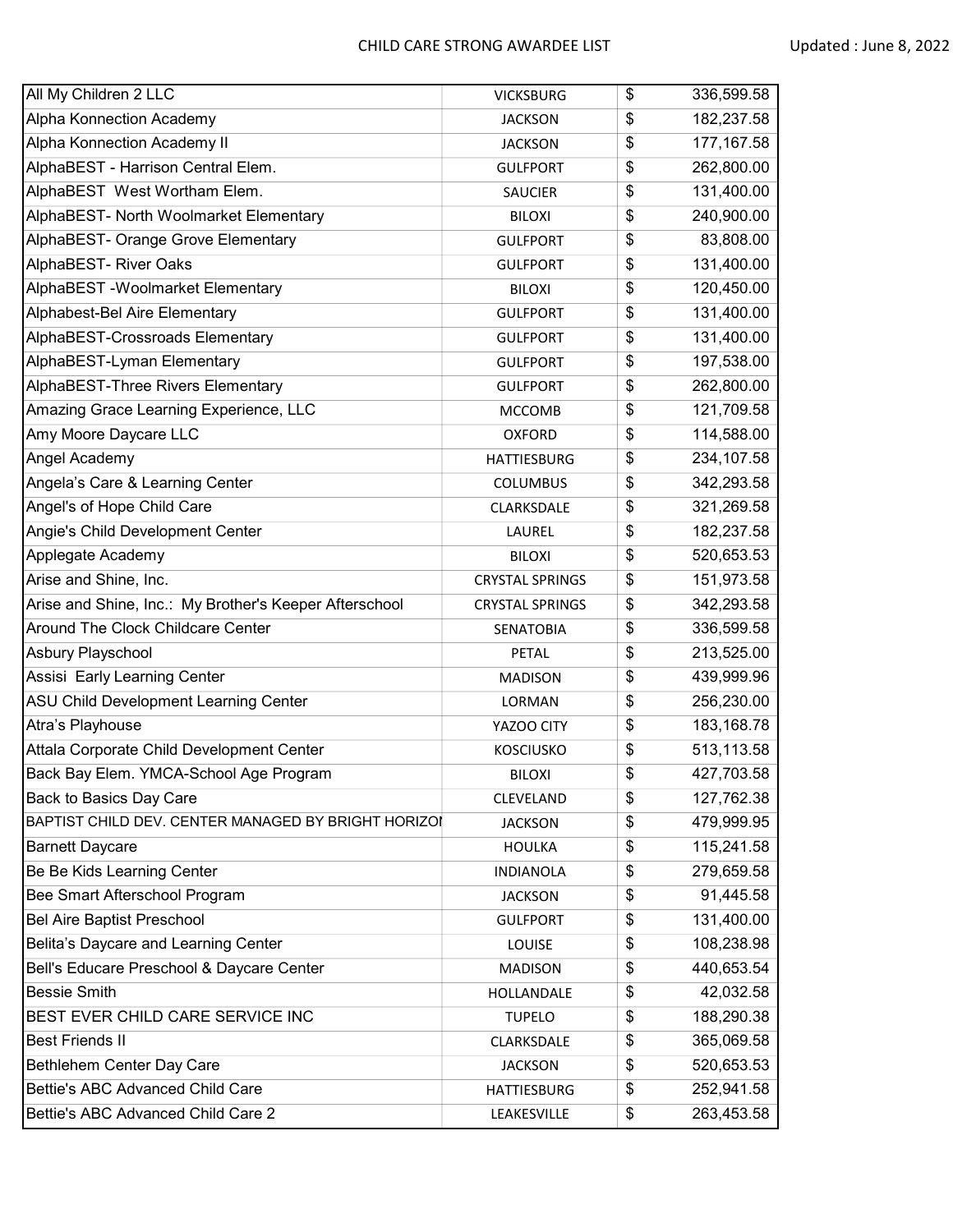| <b>Big Minds Little Hearts Academy</b>           | <b>JACKSON</b>       | \$<br>279,659.58 |
|--------------------------------------------------|----------------------|------------------|
| <b>Binah Academy</b>                             | <b>VICKSBURG</b>     | \$<br>560,653.52 |
| <b>Blessed Beginners</b>                         | <b>MCCOMB</b>        | \$<br>182,237.58 |
| Blessed Beginnings @ Lakeshore                   | <b>BYRAM</b>         | \$<br>439,999.96 |
| <b>Blessed Beginnings 2 INC</b>                  | <b>JACKSON</b>       | \$<br>294,989.58 |
| <b>Blessed Beginnings Christian Academy</b>      | <b>BRANDON</b>       | \$<br>426,389.58 |
| <b>Blessed Kids Of Solid Rock</b>                | CLEVELAND            | \$<br>212,501.58 |
| <b>Blessings Learning Center</b>                 | <b>VICKSBURG</b>     | \$<br>358,061.58 |
| <b>Blissful Kids Learning Care</b>               | <b>TYLERTOWN</b>     | \$<br>122,880.78 |
| Blossman YMCA Preschool Child Care Center        | <b>OCEAN SPRINGS</b> | \$<br>316,013.58 |
| <b>Blue Springs CME Church</b>                   | <b>COLUMBIA</b>      | \$<br>210,240.00 |
| <b>Bobbie Lankford</b>                           | <b>GAUTIER</b>       | \$<br>38,849.58  |
| <b>Bobbie's Little Lambs Christian Center</b>    | PEARL                | \$<br>410,621.58 |
| Bountiful Blessings Preschool, LLC               | <b>GRENADA</b>       | \$<br>503,477.58 |
| Bows & Bow Ties Childcare And Learning Center    | <b>VERONA</b>        | \$<br>262,577.58 |
| Boys & Girls Club - Walker Unit                  | <b>JACKSON</b>       | \$<br>440,653.54 |
| Breath of Life Christian Church                  | <b>JACKSON</b>       | \$<br>427,703.58 |
| <b>BRICKFIRE PROJECT DAY CARE #1</b>             | <b>STARKVILLE</b>    | \$<br>467,561.58 |
| <b>BRICKFIRE PROJECT YOUTH DEV</b>               | STARKVILLE           | \$<br>285,353.58 |
| <b>Bright Beginnings</b>                         | PHILADELPHIA         | \$<br>239,801.58 |
| <b>Bright Beginnings Daycare &amp; Preschool</b> | CALEDONIA            | \$<br>337,913.58 |
| <b>Bright Beginnings Daycare 3</b>               | <b>GREENWOOD</b>     | \$<br>210,893.58 |
| <b>Bright Beginnings Daycare 4</b>               | CARROLLTON           | \$<br>196,205.58 |
| BRIGHT BEGINNINGS EDUCATIONAL CENTER             | CARTHAGE             | \$<br>450,479.58 |
| <b>Bright Future Learning Academy</b>            | <b>JACKSON</b>       | \$<br>440,653.54 |
| <b>Bright Minds Learning Center</b>              | <b>MCCOMB</b>        | \$<br>256,883.58 |
| <b>Bright Minds Learning Center of Flowood</b>   | <b>FLOWOOD</b>       | \$<br>399,456.00 |
| BRIGHT START LEARNING ACADEMY                    | <b>TUNICA</b>        | \$<br>520,653.53 |
| <b>Bright start Learning Center</b>              | <b>JACKSON</b>       | \$<br>313,823.58 |
| Brighter Beginnings Child Development Center     | <b>HATTIESBURG</b>   | \$<br>217,463.58 |
| <b>Brighter Beginnings KIDS</b>                  |                      | \$<br>58,989.40  |
| <b>Brilliant Childcare and Learning Center</b>   | <b>GULFPORT</b>      | \$<br>285,353.58 |
| <b>BRITE LIGHTZ</b>                              | LOUIN                | \$<br>100,569.60 |
| BROWN BEAR CHILD CARE AND LEARNING CENTER        | <b>TUPELO</b>        | \$<br>164,079.18 |
| <b>Bubbling Babbies</b>                          | CARTHAGE             | \$<br>224,607.18 |
| <b>Buck-A-Roo Learning Center</b>                | <b>INDIANOLA</b>     | \$<br>108,950.40 |
| <b>Bulldog University Learning Center</b>        | MOSELLE              | \$<br>342,731.58 |
| Busy Bee Learning Center, LLC                    | LUCEDALE             | \$<br>285,353.58 |
| BUSY BEES DAYCARE & LEARNING CENTER              | CENTREVILLE          | \$<br>234,107.58 |
| Busy Bodies, Inc                                 | SOUTHAVEN            | \$<br>480,653.53 |
| Busy Bundles of Joy LC                           | <b>HORN LAKE</b>     | \$<br>221,405.58 |
| Byram Learning Center, Inc.                      | <b>JACKSON</b>       | \$<br>439,999.96 |
| B'z Bizzy Beez Daycare                           | <b>JACKSON</b>       | \$<br>217,463.58 |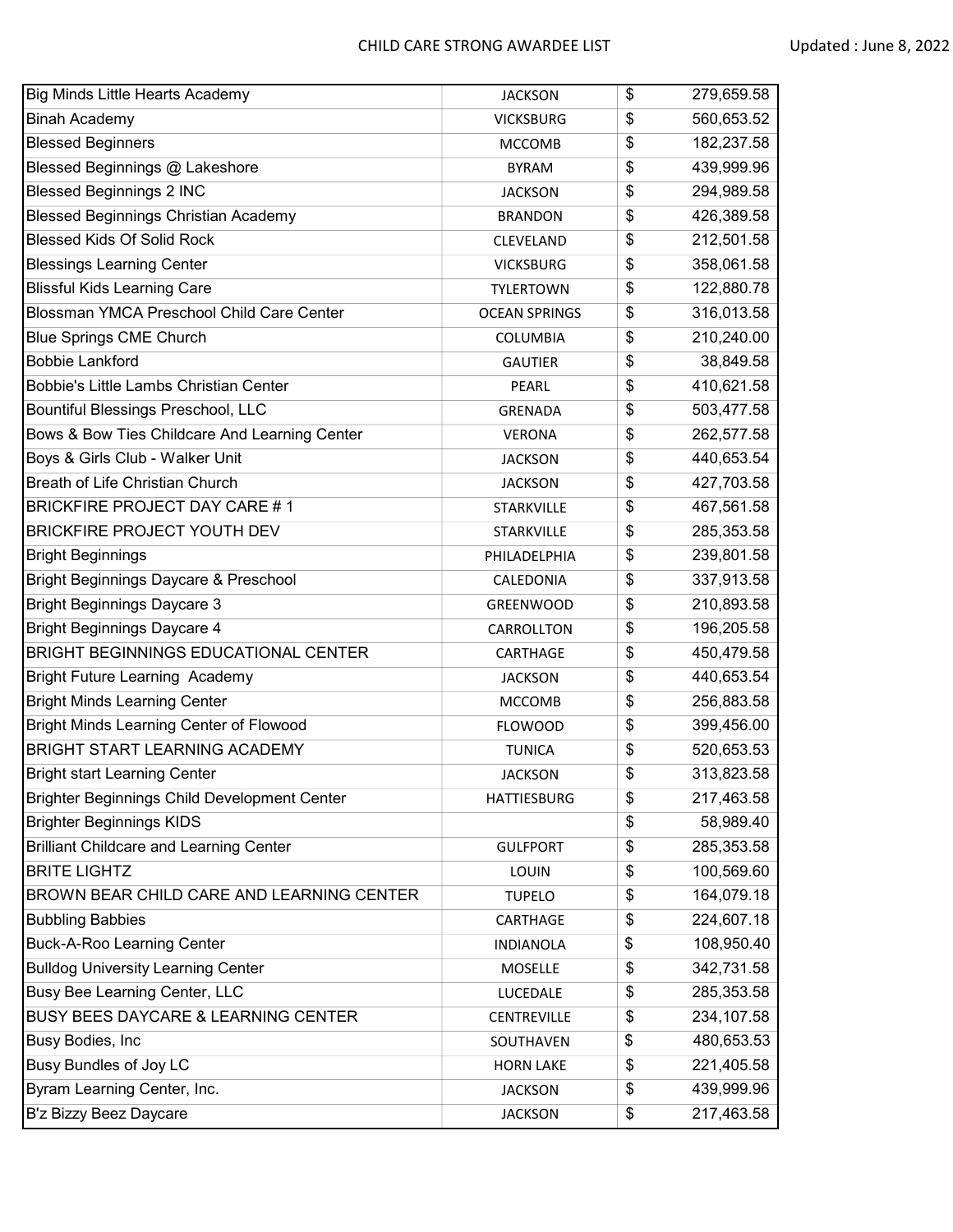| CAIDEN'S CHRISTIAN ACADEMY                         | <b>JACKSON</b>       | \$<br>342,293.58 |
|----------------------------------------------------|----------------------|------------------|
| Calvert's ABC Pre-School & Nursery, Inc.           | ABERDEEN             | \$<br>480,653.53 |
| Camp CARE                                          | <b>BAY ST LOUIS</b>  | \$<br>434,273.58 |
| Campus Kids Academy                                | SOUTHAVEN            | \$<br>231,917.58 |
| CARE A LOT DAYCARE CENTER                          | <b>BILOXI</b>        | \$<br>422,009.58 |
| Care Bears Child Development Center                | LELAND               | \$<br>231,917.58 |
| Carmela Gates                                      | <b>TUPELO</b>        | \$<br>42,032.58  |
| Carterville Christian School                       | <b>PETAL</b>         | \$<br>193,596.00 |
| Caterpillar Development Center                     | <b>BILOXI</b>        | \$<br>376,457.58 |
| Caterpillar Development Center Woolmarket          | <b>BILOXI</b>        | \$<br>520,653.53 |
| Cathedra Campbell                                  | <b>HORN LAKE</b>     | \$<br>35,666.58  |
| CC's Afterschool / Tutorial Program                | <b>JACKSON</b>       | \$<br>88,419.18  |
| Cedar Lake Christian Preschool                     | <b>BILOXI</b>        | \$<br>519,999.95 |
| <b>CEF Back TO Basics</b>                          | PORT GIBSON          | \$<br>560,653.52 |
| Center For Learning Achievement Student            | <b>NATCHEZ</b>       | \$<br>234,107.58 |
| CENTREVILLE LITTLE ANGELS DAYCARE                  | <b>CENTREVILLE</b>   | \$<br>211,331.58 |
| Changing Lives Day Care                            | <b>TUPELO</b>        | \$<br>480,653.53 |
| Chapel of the Cross Preschool                      | <b>MADISON</b>       | \$<br>98,769.00  |
| CHARLIE BROWN DAY CARE                             | GREENVILLE           | \$<br>520,653.53 |
| Cherubs Daycare and Kindergarten Inc.              | <b>BRANDON</b>       | \$<br>337,913.58 |
| CHILD DEVELOPMENT AND FAMILY STUDIES CTR.          | MISSISSIPPI STATE    | \$<br>480,653.53 |
| Child Development Center "The Zone"                | <b>BYRAM</b>         | \$<br>440,653.54 |
| Children Education Station Daycare Learning Center | <b>VICKSBURG</b>     | \$<br>404,927.58 |
| Children First Christian Learning Center           | <b>JACKSON</b>       | \$<br>490,337.58 |
| children first learning center                     | <b>GULFPORT</b>      | \$<br>480,653.53 |
| Children First Learning Dev Ctr                    | <b>COLUMBUS</b>      | \$<br>256,883.58 |
| Children Learning Center of Vicksburg, LLC         | <b>VICKSBURG</b>     | \$<br>228,413.58 |
| Children's House Montessori School                 | <b>OCEAN SPRINGS</b> | \$<br>98,769.00  |
| Children's Learning Center Afterschool             | <b>VICKSBURG</b>     | \$<br>422,009.58 |
| Children's World Learning Academy, LLC             | <b>GULFPORT</b>      | \$<br>245,495.58 |
| CHILDREN'S COTTAGE LEARNING ACADEMY                | <b>HATTIESBURG</b>   | \$<br>294,551.58 |
| Children's Educare Daycare                         | <b>JACKSON</b>       | \$<br>520,653.53 |
| Christian Academy for Children                     | <b>COLUMBUS</b>      | \$<br>164,544.78 |
| Christian Love Day Care                            | <b>WEST POINT</b>    | \$<br>99,963.18  |
| Christian Mission Learning Center, Inc., II        | <b>JACKSON</b>       | \$<br>520,653.53 |
| <b>Christian's Community Learning Center</b>       | <b>MCCOMB</b>        | \$<br>133,815.18 |
| Christus Victor Lutheran Church Pre-School         | <b>OCEAN SPRINGS</b> | \$<br>83,808.00  |
| Chubby Cheek Pre-School                            | <b>WIGGINS</b>       | \$<br>262,577.58 |
| <b>CINDY'S DAY CARE</b>                            | <b>BROOKHAVEN</b>    | \$<br>182,237.58 |
| circle of friends daycare and preschool #2         | <b>PONTOTOC</b>      | \$<br>520,653.53 |
| Circle of Friends Learning Center II, Inc.         | <b>BRANDON</b>       | \$<br>439,999.96 |
| Circle of Friends Learning Center, Inc.            | <b>FLOWOOD</b>       | \$<br>479,999.95 |
| CITY OF JACKSON\ WESTSIDE EARLY CHILDHOOD DEVELOPI | <b>JACKSON</b>       | \$<br>520,653.53 |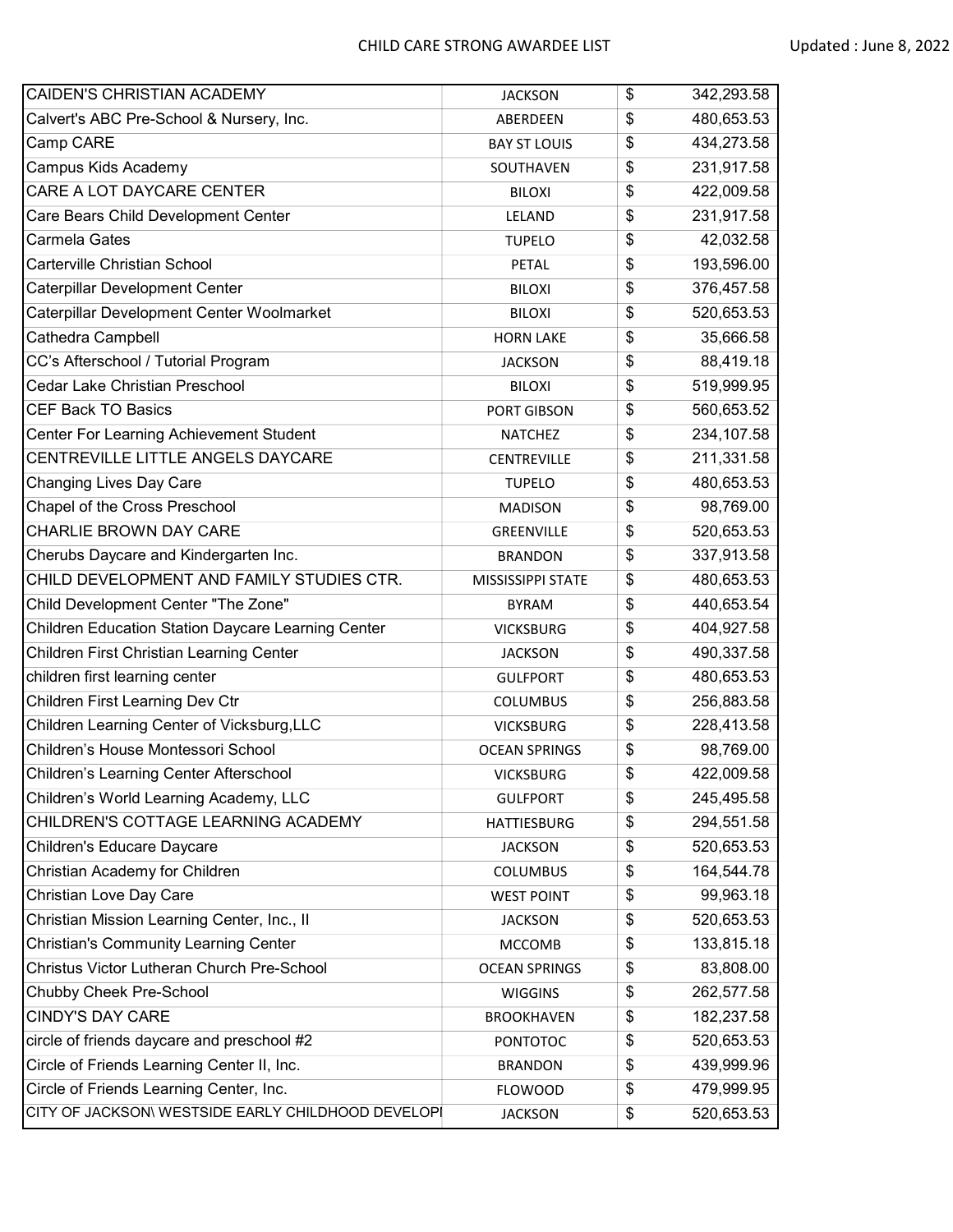| Clay County Community Day Care Center                  | <b>WEST POINT</b>   | \$<br>484,643.58 |
|--------------------------------------------------------|---------------------|------------------|
| CLINTON BRANCH - JACKSON METRO YMCA                    | <b>CLINTON</b>      | \$<br>334,409.58 |
| Cody S jones                                           | <b>CANTON</b>       | \$<br>35,666.58  |
| Color Me A Rainbow Child Developmental Ctr             | <b>INDIANOLA</b>    | \$<br>139,867.98 |
| COLOR MY WORLD 2 CHILD CARE ACA. INC.                  | <b>TUPELO</b>       | \$<br>518,807.58 |
| COLOR MY WORLD CHILD CARE ACADEMY AFTER SCHOOL         | <b>TUPELO</b>       | \$<br>137,309.58 |
| COLOR MY WORLD CHILD CARE ACADEMY INC                  | <b>TUPELO</b>       | \$<br>440,653.54 |
| Columbia Presbyterian Preschool                        | <b>COLUMBIA</b>     | \$<br>520,653.53 |
| Columbus Christian School, Inc                         | <b>COLUMBUS</b>     | \$<br>480,653.53 |
| Columbus Unit Boys & Girls Club of the Golden Triangle | <b>COLUMBUS</b>     | \$<br>285,353.58 |
| Connecting Bridges Christian Learning Center           | <b>JACKSON</b>      | \$<br>222,719.58 |
| Cornerstone Childcare                                  | <b>HATTIESBURG</b>  | \$<br>440,653.54 |
| Cornerstone Learning Center                            | <b>OLIVE BRANCH</b> | \$<br>439,999.96 |
| Cornerstone Preschool and Nursery                      | <b>BROOKHAVEN</b>   | \$<br>513,113.58 |
| Covenant Presbtyterian Preschool                       | <b>JACKSON</b>      | \$<br>240,900.00 |
| Cradle to Crayons II                                   | <b>COLLINS</b>      | \$<br>325,211.58 |
| <b>CRAWFORD ST. PLAY SCHOOL</b>                        | <b>VICKSBURG</b>    | \$<br>204,984.00 |
| Crayon College Learning Center                         | HATTIESBURG         | \$<br>440,653.54 |
| Creative Beginnings Childcare                          | SHERMAN             | \$<br>270,461.58 |
| Creative Children Child Care Center                    | CLARKSDALE          | \$<br>273,965.58 |
| CREATIVE CHRISTIAN LEARNING CENTER                     | <b>BRANDON</b>      | \$<br>123,571.98 |
| <b>CREATIVE IMAGINATION</b>                            | <b>JACKSON</b>      | \$<br>513,113.58 |
| <b>Creative Kids</b>                                   | <b>HATTIESBURG</b>  | \$<br>440,653.54 |
| Creative Kids Academy                                  | <b>JACKSON</b>      | \$<br>501,725.58 |
| creative kids academy                                  | <b>MCCOMB</b>       | \$<br>182,237.58 |
| <b>Creative Kids Afterschool</b>                       | <b>HATTIESBURG</b>  | \$<br>381,498.00 |
| Creative Kids ChildCare & Learning Center              | <b>DURANT</b>       | \$<br>99,963.18  |
| <b>CREATIVE KIDS DAYCARE</b>                           | <b>MERIDAN</b>      | \$<br>520,653.53 |
| Creative Kidz Wesley                                   | <b>HATTIESBURG</b>  | \$<br>455,520.00 |
| <b>Creative Learning Center</b>                        | STARKVILLE          | \$<br>439,999.96 |
| <b>Creative Learning Center</b>                        | <b>BILOXI</b>       | \$<br>520,653.53 |
| <b>Creative Learning Center</b>                        | <b>OXFORD</b>       | \$<br>479,999.95 |
| Creative Learning Childcare Center                     | <b>JACKSON</b>      | \$<br>234,107.58 |
| Creative Minds Childcare & Learning Center             | <b>TUPELO</b>       | \$<br>210,893.58 |
| Creative Minds Learning Center #1                      | <b>JACKSON</b>      | \$<br>188,555.58 |
| Creative Minds Too Childcare and Learning Center       | <b>TUPELO</b>       | \$<br>480,653.53 |
| Cretia Lynn Martin Dexter                              | <b>TYLERTOWN</b>    | \$<br>38,849.58  |
| Cribs 2 Crayons Daycare & Learning Center              | <b>EUPORA</b>       | \$<br>228,413.58 |
| Cribs to Crayons Daycare                               | ROBINSONVILLE       | \$<br>228,413.58 |
| <b>Cross Point Daycare</b>                             | <b>VICKSBURG</b>    | \$<br>479,999.95 |
| Crossgates Methodist Children's Center                 | <b>BRANDON</b>      | \$<br>439,999.96 |
| Crosspoint Pre-K                                       | <b>HATTIESBURG</b>  | \$<br>439,999.96 |
| Crossroads Learning Center                             | <b>CORINTH</b>      | \$<br>480,653.53 |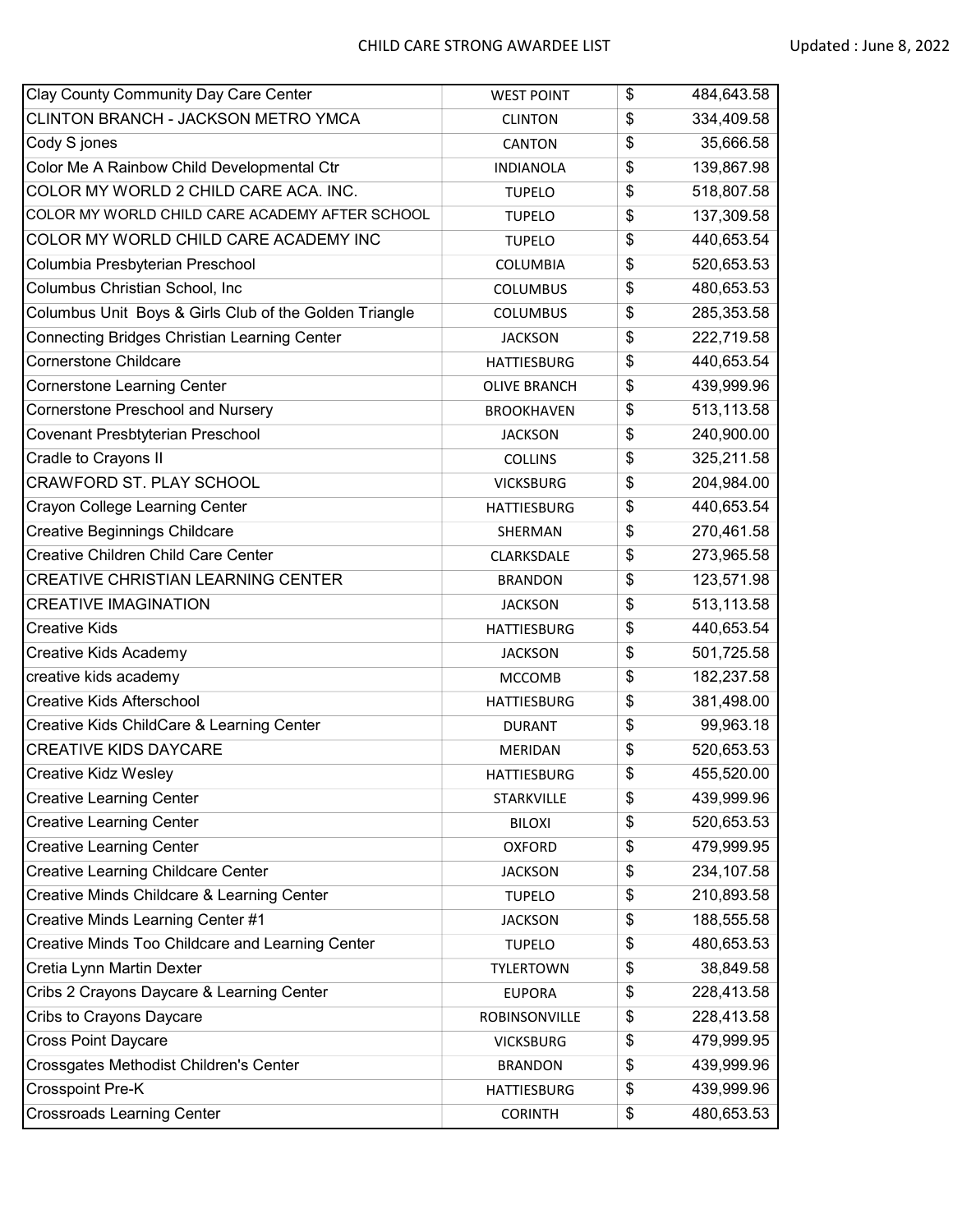| Crowns & Tiaras Academy                                    | <b>NATCHEZ</b>      | \$<br>384,341.58 |
|------------------------------------------------------------|---------------------|------------------|
| <b>Curtain Climbers</b>                                    | <b>MERIDIAN</b>     | \$<br>99,963.18  |
| Cutler's Grow -N- Learn                                    | <b>VICKSBURG</b>    | \$<br>480,653.53 |
| Daddy's Hands Daycare                                      | COLLINSVILLE        | \$<br>480,653.53 |
| <b>Darlene Bowers</b>                                      | SHANNON             | \$<br>38,849.58  |
| David's Army Learning Center                               | <b>TUPELO</b>       | \$<br>121,709.58 |
| DCCC YMCA CENTER HILL ELEMENTARY                           | <b>OLIVE BRANCH</b> | \$<br>144,540.00 |
| DCCC YMCA DESOTO CENTRAL ELEMENTARY SCHOOL                 | SOUTHAVEN           | \$<br>120,450.00 |
| DCCC- YMCA DESOTO CENTRAL PRIMARY SCHOOL                   | SOUTHAVEN           | \$<br>240,900.00 |
| DCCC YMCA HORN LAKE ELEMENTARY                             | <b>HORN LAKE</b>    | \$<br>83,808.00  |
| DCCC YMCA LAKE CORMORANT ELEMENTARY                        | LAKE CORMORANT      | \$<br>83,808.00  |
| DCCC YMCA OLIVE BRANCH ELEMENTARY                          | <b>OLIVE BRANCH</b> | \$<br>240,900.00 |
| DCCC YMCA OLIVE BRANCH INTERMEDIATE SCHOOL                 | <b>OLIVE BRANCH</b> | \$<br>76,824.00  |
| DCCC YMCA OVERPARK ELEMENTARY SCHOOL                       | <b>OLIVE BRANCH</b> | \$<br>120,450.00 |
| DCCC YMCA PLEASANT HILL ELEMENTARY SCHOOL                  | <b>OLIVE BRANCH</b> | \$<br>240,900.00 |
| DCCC YMCA SHADOW OAKS ELEMENTARY                           | <b>HORN LAKE</b>    | \$<br>49,654.80  |
| DCCC YMCA WALLS ELEMENTARY SCHOOL                          | WALLS               | \$<br>83,808.00  |
| DCCC YMCA-HERNANDO ELEMENTARY                              | <b>HERNANDO</b>     | \$<br>131,400.00 |
| DCCC YMCA-SOUTHAVEN INTERMEDIATE                           | SOUTHAVEN           | \$<br>131,400.00 |
| DCCC-HOPE SULLIVAN                                         | SOUTHAVEN           | \$<br>131,400.00 |
| DCCC-YMCA GREENBROOK ELEMENTARY                            | SOUTHAVEN           | \$<br>131,400.00 |
| DCCC-YMCA HERNANDO HILLS ELEMENTARY                        | <b>HERNANDO</b>     | \$<br>183,960.00 |
| DCCC-YMCA HORN LAKE INTERMEDIATE                           | <b>HORN LAKE</b>    | \$<br>157,680.00 |
| DCCC-YMCA LEWISBURG ELEMENTARY                             | <b>OLIVE BRANCH</b> | \$<br>76,824.00  |
| DCCC-YMCA OAK GROVE CENTRAL ELEMENTARY                     | <b>HERNANDO</b>     | \$<br>83,808.00  |
| DCCC-YMCA SOUTHAVEN ELEMENTARY                             | SOUTHAVEN           | \$<br>83,808.00  |
| <b>DELLA DAVIDSON YMCA</b>                                 | <b>OXFORD</b>       | \$<br>315,360.00 |
| Delta State University-Hamilton-White Child Development Ce | CLEVELAND           | \$<br>370,986.00 |
| DESTINEY'S DAY CARE INC                                    | <b>LOUISVILLE</b>   | \$<br>231,917.58 |
| Dew-Bearry's Day Care                                      | <b>MABEN</b>        | \$<br>114,588.00 |
| Dewberry Kindergarten and Day Care                         | <b>BATESVILLE</b>   | \$<br>139,867.98 |
| Discovery Child Care Center                                | PASS CHRISTIAN      | \$<br>480,653.53 |
| Discovery Day School                                       | <b>OXFORD</b>       | \$<br>257,544.00 |
| Divine Inspirations Learning Center                        | <b>GAUTIER</b>      | \$<br>263,453.58 |
| Divine Preschool Academy                                   | <b>GULFPORT</b>     | \$<br>182,237.58 |
| Dominicare Learning Center                                 | <b>JACKSON</b>      | \$<br>439,999.96 |
| Dominique's Enrichment Center                              | <b>BELZONI</b>      | \$<br>164,079.18 |
| Donna's Daycare Center                                     | LOUISVILLE          | \$<br>168,269.58 |
| Double Heart Daycare                                       | <b>BYHALIA</b>      | \$<br>168,269.58 |
| Dream Big Learn and Play Center                            | <b>BILOXI</b>       | \$<br>182,237.58 |
| Dreams Come True Childcare Center, LLC                     | MERIDIAN            | \$<br>404,274.00 |
| E. E. ROGERS SEVEN DAY ADVENTIST                           | <b>JACKSON</b>      | \$<br>263,453.58 |
| EAGLE'S NEST EARLY CHILDHOOD LEARNING CTR                  | CANTON              | \$<br>326,525.58 |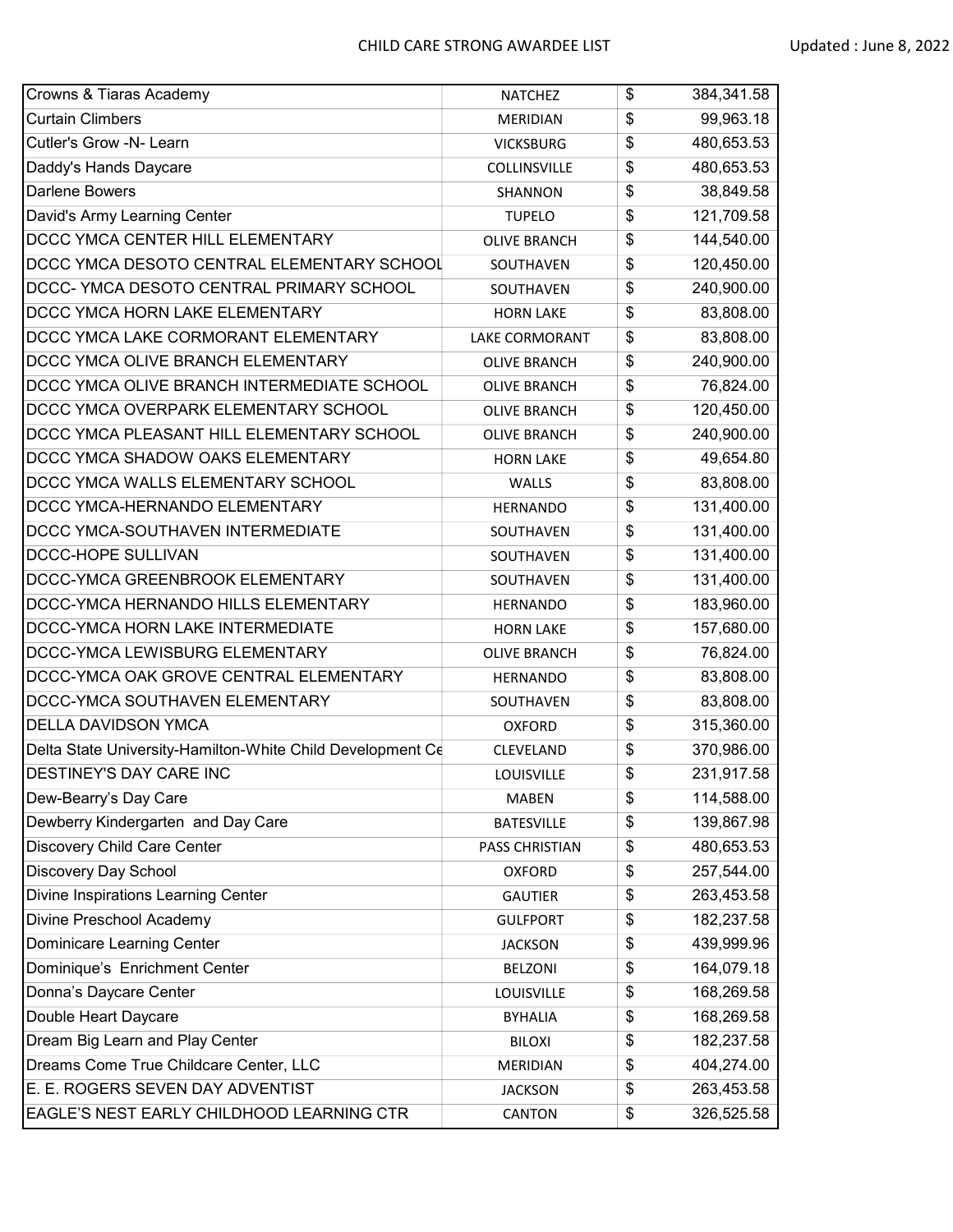| <b>Early Encounters</b>                                 | <b>HATTIESBURG</b>  | \$<br>480,653.53  |
|---------------------------------------------------------|---------------------|-------------------|
| Early Years Academy II                                  | <b>JACKSON</b>      | \$<br>182,237.58  |
| EAST CENTRAL COMMUNITY COLLEGE CHILDCARE                | <b>DECATUR</b>      | \$<br>181,584.00  |
| East Hancock-Y.M.C.A.                                   | <b>KILN</b>         | \$<br>263,453.58  |
| Eastlawn Child Development Ministry                     | PASCAGOULA          | \$<br>313,823.58  |
| Edna's Child Development Center                         | <b>GULFPORT</b>     | \$<br>164,079.18  |
| <b>Education Learning Station</b>                       | <b>JACKSON</b>      | \$<br>342,293.58  |
| <b>Education Station</b>                                | GREENVILLE          | \$<br>513,113.58  |
| Elise's Place                                           | <b>INDIANOLA</b>    | \$<br>124,790.58  |
| ELOHIM Child Care & Learning Center                     | <b>WEBB</b>         | \$<br>206,448.78  |
| <b>Emerson Family School</b>                            | <b>STARKVILLE</b>   | \$<br>440,653.54  |
| <b>Emily Carodine</b>                                   | <b>HOUSTON</b>      | \$<br>45,215.58   |
| <b>Emmanuel Child Care Center</b>                       | <b>JACKSON</b>      | \$<br>520,653.53  |
| <b>Emmanuel's Christian Academy</b>                     | <b>COLUMBUS</b>     | \$<br>256,883.58  |
| Empowered for Life, Inc                                 | <b>NETTLETON</b>    | \$<br>237, 173.58 |
| <b>Empowerment Station Academy</b>                      | <b>STARKVILLE</b>   | \$<br>473,693.58  |
| <b>Enchanted Days Learning Center</b>                   | <b>SENATOBIA</b>    | \$<br>513,113.58  |
| Evans Christian Day Care Learning Center                | <b>COLUMBUS</b>     | \$<br>234,107.58  |
| <b>Everlasting Love</b>                                 | GREENVILLE          | \$<br>342,293.58  |
| Evolve Learning Hub, LLC                                | <b>HERNANDO</b>     | \$<br>440,653.54  |
| EXPLORER'S, INC.                                        | PEARL               | \$<br>480,653.53  |
| Explorers, Inc. Forest                                  | <b>FOREST</b>       | \$<br>450,479.58  |
| Faith Academy After School                              | <b>JACKSON</b>      | \$<br>228,413.58  |
| Faith Academy of jackson, Inc.                          | <b>JACKSON</b>      | \$<br>456,173.58  |
| <b>Faith Learning Center</b>                            | <b>WATER VALLEY</b> | \$<br>252,941.58  |
| Faith Temple Church Daycare                             | COMO                | \$<br>399,233.58  |
| <b>Faithfully Yours Learning Center</b>                 | <b>GAUTIER</b>      | \$<br>182,237.58  |
| Faithfully Yours Learning Center Inc                    | PASCAGOULA          | \$<br>189,687.18  |
| <b>Fallin Early Learning Center</b>                     | <b>NATCHEZ</b>      | \$<br>167,616.00  |
| Faye's Playhouse & learning Center                      | <b>VERONA</b>       | \$<br>520,653.53  |
| Feleica Wilson                                          | <b>JACKSON</b>      | \$<br>42,032.58   |
| First Baptist Church Childcare                          | MENDENHALL          | \$<br>480,653.53  |
| First Baptist Church Kindergarten                       | TAYLORSVILLE        | \$<br>473,693.58  |
| FIRST BAPTIST CHURCH OF BYRAM K/DAYCARE                 | <b>BYRAM</b>        | \$<br>439,999.96  |
| First Baptist Church of Longview Child Development Ctr. | STARKVILLE          | \$<br>193,373.58  |
| <b>First Baptist Church Preschool</b>                   | <b>RIPLEY</b>       | \$<br>519,999.95  |
| <b>First Baptist Church Weekday Education</b>           | <b>OXFORD</b>       | \$<br>480,653.53  |
| First Baptist Church Weekday Education                  | <b>WIGGINS</b>      | \$<br>239,148.00  |
| <b>First Baptist Early Childhood Ministry</b>           | <b>WEST POINT</b>   | \$<br>520,653.53  |
| First Baptist Preschool of Long Beach                   | LONG BEACH          | \$<br>480,653.53  |
| First Class Academy                                     | NATCHEZ             | \$<br>252,941.58  |
| <b>First Friends</b>                                    | <b>DENNIS</b>       | \$<br>114,588.00  |
| First Impressions DayCare and Learning Center           | <b>BELZONI</b>      | \$<br>176,184.78  |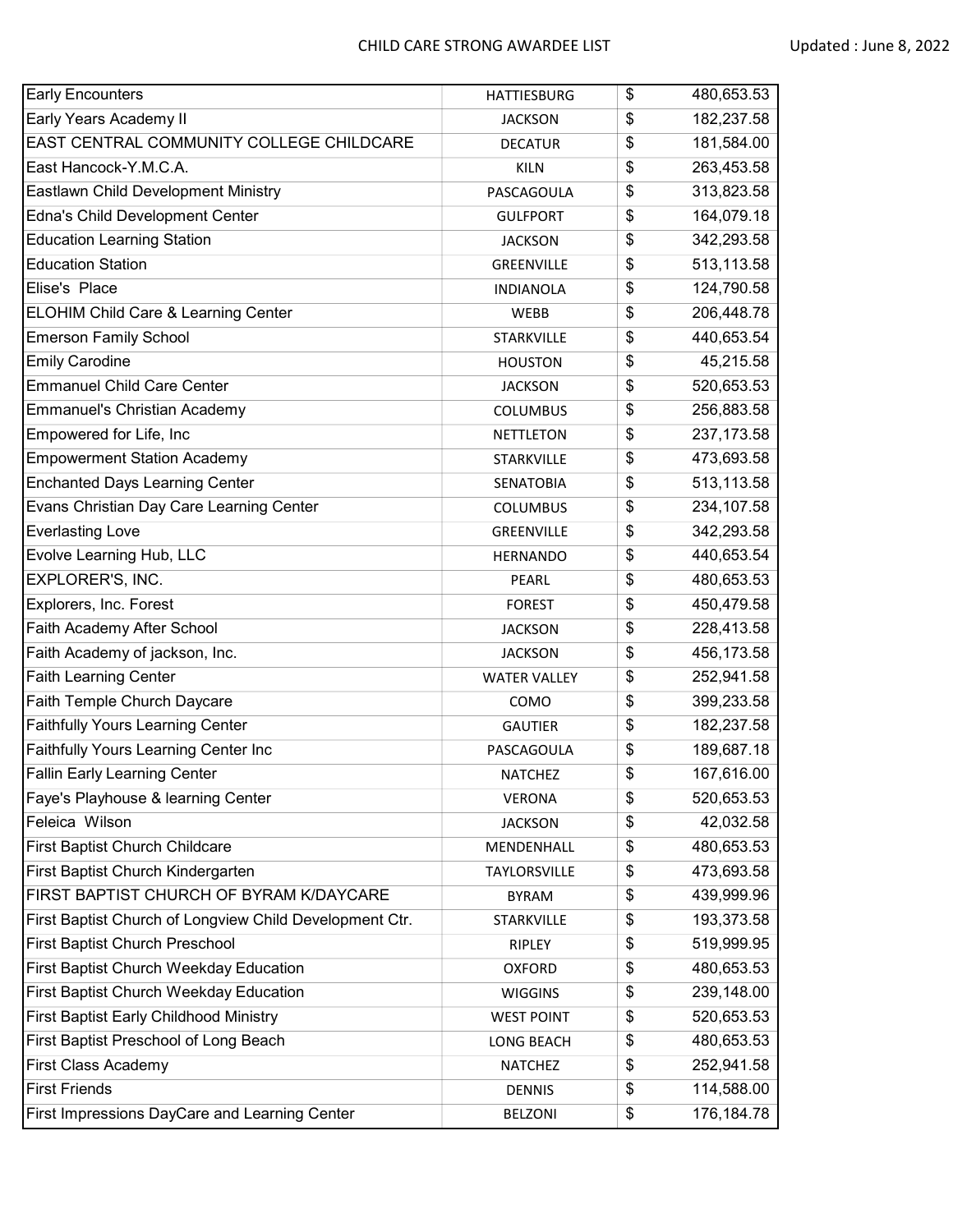| <b>First Methodist Preschool</b>                    | <b>BOONEVILLE</b>    | \$<br>193,596.00 |
|-----------------------------------------------------|----------------------|------------------|
| First Presbyterian Child Development Program        | <b>COLUMBUS</b>      | \$<br>113,880.00 |
| First Presbyterian Church Kindergarten & Preschool  | <b>VICKSBURG</b>     | \$<br>281,853.00 |
| First Presbyterian Kindergarten                     | GREENWOOD            | \$<br>142,350.00 |
| FIRST PRESBYTERIAN PRESCHOOL                        | GREENVILLE           | \$<br>512,460.00 |
| <b>First Ridgeland Weekday Ministry</b>             | RIDGELAND            | \$<br>479,999.95 |
| FIRST START ACADEMY                                 | <b>HATTIESBURG</b>   | \$<br>480,653.53 |
| First step day care & preschool                     | <b>OLIVE BRANCH</b>  | \$<br>386,093.58 |
| <b>FIRST STEP DAYCARE</b>                           | <b>MOSS POINT</b>    | \$<br>520,653.53 |
| <b>First Step Learning Center</b>                   | <b>MERIDIAN</b>      | \$<br>168,269.58 |
| First Step to Learning Daycare Center               | <b>JACKSON</b>       | \$<br>342,293.58 |
| <b>First Steps Learning Center</b>                  | RIDGELAND            | \$<br>151,507.98 |
| <b>First Trinity Early Learning Center</b>          | LAUREL               | \$<br>389,597.58 |
| FIRST UMC CHILDREN'S CENTER                         | <b>BATESVILLE</b>    | \$<br>325,872.00 |
| <b>FIRST UMC KID'S PAD</b>                          | <b>TUPELO</b>        | \$<br>519,999.95 |
| First UMC Preschool & After-School                  | <b>CLINTON</b>       | \$<br>334,851.00 |
| First United Methodist Church Day Care              | PHILADELPHIA         | \$<br>519,999.95 |
| First United Methodist Church Early Learning Center | <b>COLUMBUS</b>      | \$<br>520,653.53 |
| First United Methodist Church Learning Center       | PASCAGOULA           | \$<br>473,040.00 |
| First United Methodist Early Learning Center 2      | <b>AMORY</b>         | \$<br>236,520.00 |
| FIRST UNITED METHODIST EARLY LEARNING CTR. 1        | <b>AMORY</b>         | \$<br>480,653.53 |
| First United Methodist Kindergarten                 | <b>BROOKHAVEN</b>    | \$<br>404,712.00 |
| Flora Weekday Ministries                            | <b>FLORA</b>         | \$<br>439,999.96 |
| Florida Street Day Care & Learning Center           | GREENVILLE           | \$<br>276,593.58 |
| FOR LITTLE PEOPLE ONLY DAYCARE                      | <b>TUPELO</b>        | \$<br>224,607.18 |
| <b>Forever Friends Daycare</b>                      | <b>IUKA</b>          | \$<br>262,800.00 |
| Foundation First Development Center, LLC            | <b>JACKSON</b>       | \$<br>461,867.58 |
| <b>Foundation First KidZone</b>                     | <b>JACKSON</b>       | \$<br>342,293.58 |
| Foundations                                         | <b>JACKSON</b>       | \$<br>394,200.00 |
| FREDDIE THE FROG INFANT & TODDLER DEV. PRESCH       | <b>JACKSON</b>       | \$<br>496,031.58 |
| FREEMAN'S LITTLE PEOPLE'S PLACE, INC.               | GRENADA              | \$<br>520,653.53 |
| French's Learning & Development Center 2            | <b>AMORY</b>         | \$<br>433,397.58 |
| <b>FUMC Child Development Center</b>                | <b>WEST POINT</b>    | \$<br>520,653.53 |
| FUN-SHINE DAYCARE CENTER                            | LELAND               | \$<br>410,621.58 |
| Funtime Afterschool of Clinton, INC.                | <b>CLINTON</b>       | \$<br>480,653.53 |
| Funtime Pre-school                                  | <b>CLINTON</b>       | \$<br>520,653.53 |
| <b>Future Scholars Learning Center</b>              | <b>OCEAN SPRINGS</b> | \$<br>439,091.58 |
| Future Scholars Learning Center #2                  | <b>OCEAN SPRINGS</b> | \$<br>479,999.95 |
| Future Scholars Learning Center #3                  | <b>OCEAN SPRINGS</b> | \$<br>479,999.95 |
| Galloway Children's CTR.                            | <b>JACKSON</b>       | \$<br>519,999.95 |
| <b>GAMGAM'S DAYCARE</b>                             | <b>BAY SPRINGS</b>   | \$<br>268,271.58 |
| GBTC Child Care and After School Program            | <b>JACKSON</b>       | \$<br>560,653.52 |
| Genesis and Light Center                            | <b>JACKSON</b>       | \$<br>285,353.58 |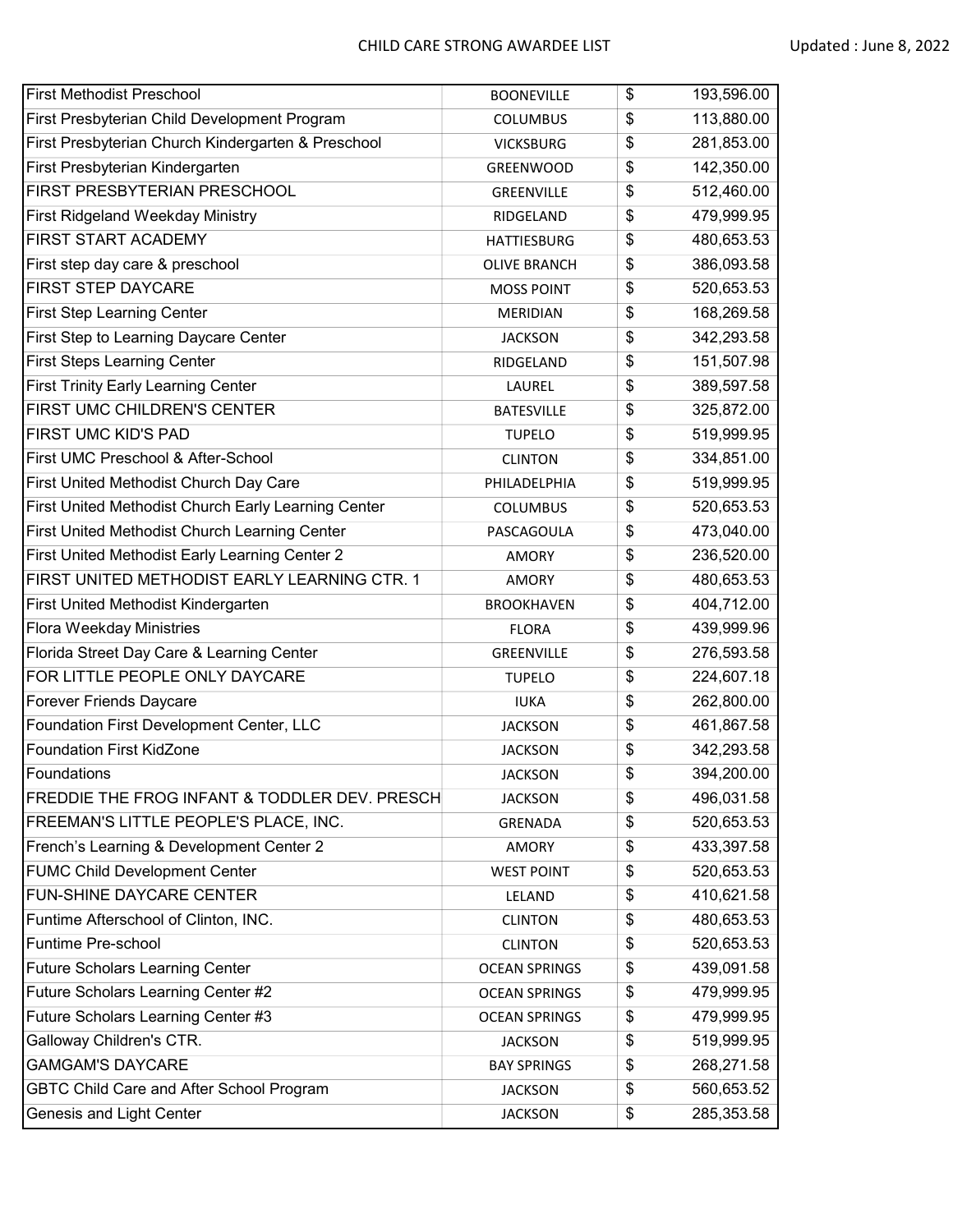| Genesis Childcare & Learning Center                         | <b>VERONA</b>          | \$<br>319,517.58 |
|-------------------------------------------------------------|------------------------|------------------|
| <b>GENESIS DAY CARE CENTER</b>                              | <b>DURANT</b>          | \$<br>256,883.58 |
| Genesis Learning Center #2                                  | <b>VERONA</b>          | \$<br>265,424.58 |
| Gertrude McDonald                                           | <b>BYRAM</b>           | \$<br>35,666.58  |
| <b>Getwell Day School</b>                                   | SOUTHAVEN              | \$<br>361,350.00 |
| <b>Gholars Child Care Facility</b>                          | <b>COLUMBUS</b>        | \$<br>308,129.58 |
| <b>Giggles Learning Center</b>                              | <b>HATTIESBURG</b>     | \$<br>221,405.58 |
| Giggles 'N' Grins Preschool and Early Education Center      | <b>TUPELO</b>          | \$<br>480,653.53 |
| GINGERBREAD AFTER CARE FACILITY                             | CARTHAGE               | \$<br>67,234.38  |
| GINGERBREAD DAYCARE/LEARNING CENTER                         | CARTHAGE               | \$<br>296,741.58 |
| Girls 2 Women Academy                                       | <b>JACKSON</b>         | \$<br>263,453.58 |
| <b>Global Connection Learning Center</b>                    | <b>JACKSON</b>         | \$<br>342,293.58 |
| God's Little Busy Bees ChildCare & Learning Center, Inc.    | PORT GIBSON            | \$<br>151,973.58 |
| <b>God's Creation Learning Center</b>                       | <b>TUPELO</b>          | \$<br>245,495.58 |
| God's Helping Hands Learning Academy                        | <b>GREENWOOD</b>       | \$<br>251,189.58 |
| God's Helping Hands Learning Academy-Huron                  | GREENWOOD              | \$<br>289,733.58 |
| God's Learning School LLC                                   | <b>TAYLOR</b>          | \$<br>399,456.00 |
| God's Little Angels Learning Center                         | <b>GREENWOOD</b>       | \$<br>127,762.38 |
| <b>Golden Child Learning Center</b>                         | <b>JACKSON</b>         | \$<br>258,197.58 |
| Golden Rule DayCare                                         | PEARL                  | \$<br>480,653.53 |
| Good Shepherd Christian Academy                             | <b>GULPORT</b>         | \$<br>519,999.95 |
| Good Shepherd Lutheran Preschool                            | <b>BILOXI</b>          | \$<br>90,792.00  |
| Good Shepherd Preschool                                     | <b>VICKSBURG</b>       | \$<br>560,653.52 |
| <b>Grace Community School</b>                               | <b>HATTIESBURG</b>     | \$<br>422,009.58 |
| Grann "E" Learning Center                                   | <b>JACKSON</b>         | \$<br>222,279.18 |
| Grannie's Quality Daycare/Preschool/Aftercare               | <b>JACKSON</b>         | \$<br>307,253.58 |
| <b>Great Expectations Children Learning Center</b>          | LAUREL                 | \$<br>410,621.58 |
| <b>Great Start Learning Center</b>                          | <b>MERIDIAN</b>        | \$<br>480,653.53 |
| Greater Love Fellowship Ministries Family Life Center, Inc. | D'LO                   | \$<br>234,107.58 |
| <b>Greentree Learning Center</b>                            | <b>CRYSTAL SPRINGS</b> | \$<br>268,271.58 |
| Greentree Learning Center (South)                           | <b>CRYSTAL SPRINGS</b> | \$<br>256,883.58 |
| Greenway Infant Development Center                          | <b>JACKSON</b>         | \$<br>226,661.58 |
| <b>Greenwood Community Center</b>                           | GREENWOOD              | \$<br>256,883.58 |
| Guillory's Group Day Care Home                              | GREENVILLE             | \$<br>99,963.18  |
| Gulf Coast School of Performing Arts                        | D'IBERVILLE            | \$<br>42,032.58  |
| <b>Gulf Coast Toddlers</b>                                  | PASCAGOULA             | \$<br>520,653.53 |
| <b>Gulfport Academy</b>                                     | <b>GULFPORT</b>        | \$<br>501,725.58 |
| GWEN'S KINDERGARTEN & DAY CARE, INC.                        | GREENWOOD              | \$<br>362,003.58 |
| H & H Kidz Zone                                             | <b>VICKSBURG</b>       | \$<br>285,353.58 |
| Hancock County Child Development Center                     | <b>BAY ST LOUIS</b>    | \$<br>520,653.53 |
| <b>Hancock County STARS-East</b>                            | <b>KILN</b>            | \$<br>179,357.58 |
| <b>Hancock County STARS-North</b>                           | <b>KILN</b>            | \$<br>480,653.53 |
| <b>Hancock County STARS-West</b>                            | PICAYUNE               | \$<br>427,703.58 |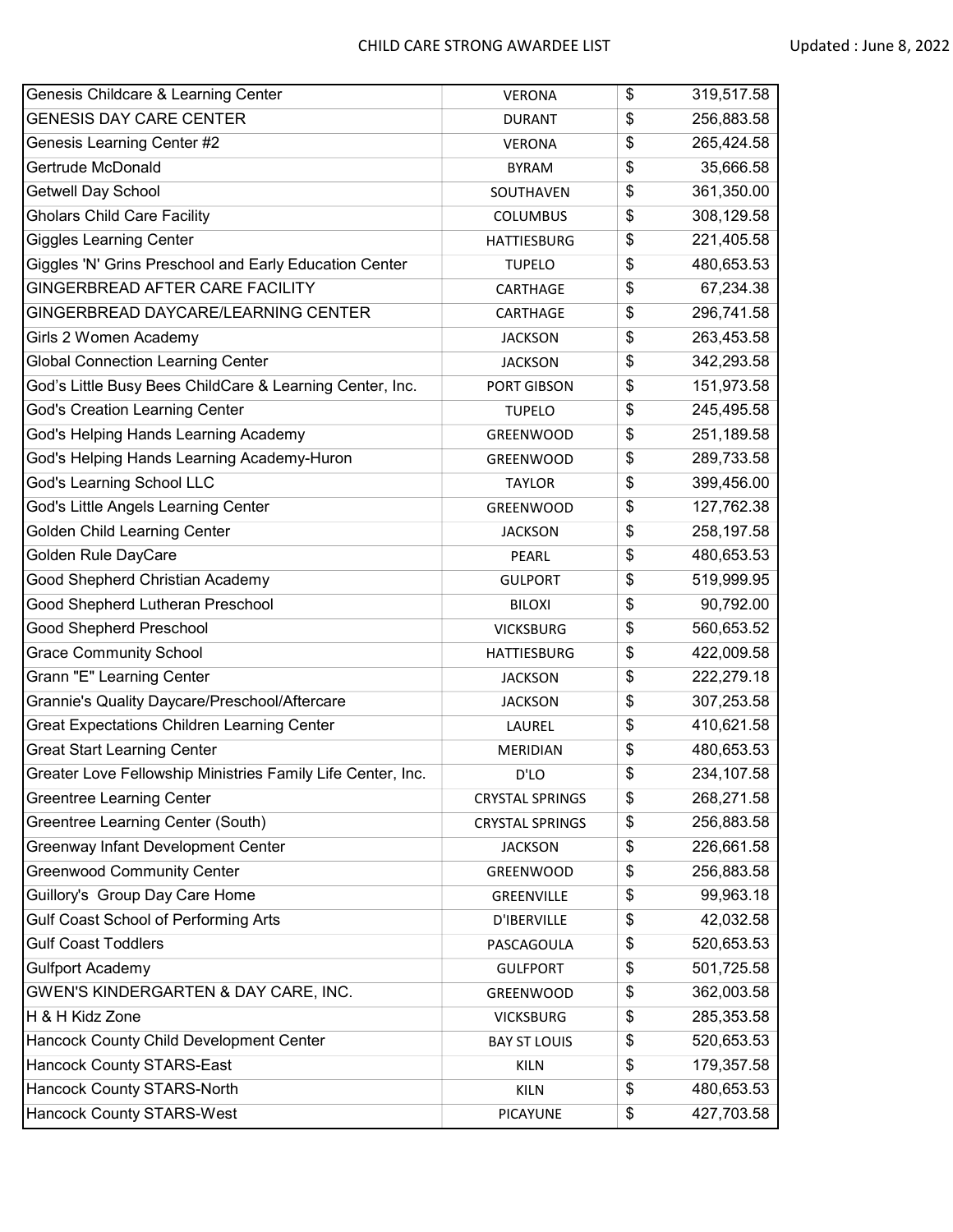| <b>Hanging Moss PreSchool</b>                  | <b>JACKSON</b>    | \$<br>416,315.58 |
|------------------------------------------------|-------------------|------------------|
| Hansel and Gretel Child Development Center     | <b>NATCHEZ</b>    | \$<br>394,853.58 |
| Happy Faces Day Care And Learning Center       | <b>SHAW</b>       | \$<br>410,621.58 |
| Happy Feet Daycare and Learning Center         | SHANNON           | \$<br>263,453.58 |
| Happy Hearts Childcare & Learning Center       | <b>HEIDELBERG</b> | \$<br>215,760.78 |
| Happy Hearts Day Care                          | <b>NETTLETON</b>  | \$<br>480,653.53 |
| Happy House Day Care Center                    | <b>TUNICA</b>     | \$<br>145,920.78 |
| Happy Memories Child Care Center               | <b>BROOKLYN</b>   | \$<br>394,853.58 |
| <b>Happy Smiles Daycare</b>                    | <b>GREENVILLE</b> | \$<br>145,920.78 |
| Happy Smiles Summer Camp                       | GREENVILLE        | \$<br>170,131.98 |
| <b>Happy Start Academy</b>                     | <b>MACON</b>      | \$<br>519,999.95 |
| <b>Happy Start Learning Center</b>             | <b>MACON</b>      | \$<br>520,653.53 |
| Happy Start Learning Center #2                 | STARKVILLE        | \$<br>520,653.53 |
| Happy Start Learning Center #3                 | <b>COLUMBUS</b>   | \$<br>560,653.52 |
| HAPPY TRAILS AFTERCARE & SUMMER CAMP           | LAUREL            | \$<br>153,738.00 |
| Harvey's Academy Too                           | <b>TYLERTOWN</b>  | \$<br>99,963.18  |
| Harvey's Academy of Care                       | <b>TYLERTOWN</b>  | \$<br>484,643.58 |
| Hazel Ivy Child Care                           | <b>OKOLONA</b>    | \$<br>410,621.58 |
| HAZLEHURST UMC CHILD CARE & PRESCHOOL          | HAZELHURST        | \$<br>520,653.53 |
| Heavenly Angels Daycare                        | PORT GIBSON       | \$<br>520,653.53 |
| <b>Heavenly Hearts Learning Center</b>         | <b>NESBIT</b>     | \$<br>105,692.58 |
| Heaven's Angels Daycare and Preschool          | <b>HOUSTON</b>    | \$<br>234,107.58 |
| <b>Heaven's Little Saints</b>                  | <b>MONTICELLO</b> | \$<br>256,883.58 |
| Helen's Child Care                             | PHILADELPHIA      | \$<br>181,584.00 |
| HELEN'S CHILD CARE, INC.                       | <b>MADISON</b>    | \$<br>193,373.58 |
| <b>Helping Hands Outreach Service</b>          | <b>JACKSON</b>    | \$<br>196,205.58 |
| Hernando Methodist Preschool                   | <b>HERNANDO</b>   | \$<br>354,780.00 |
| <b>Highland Baptist Learning Center</b>        | LAUREL            | \$<br>520,653.53 |
| HOCUS, POCUS, DAYCARE CENTER                   | YAZOO CITY        | \$<br>127,762.38 |
| <b>Holy Family Academy</b>                     | <b>NATCHEZ</b>    | \$<br>480,653.53 |
| <b>Holy Ghost Learning Center</b>              | <b>CLINTON</b>    | \$<br>480,653.53 |
| HOLY TEMPLE CHURCH CHRISTIAN CHILD CARE        | <b>WEST POINT</b> | \$<br>520,653.53 |
| Home Away From Home Childcare                  | CLARKSDALE        | \$<br>319,517.58 |
| Honey's Learning & Development Center          | <b>DIBERVILLE</b> | \$<br>308,129.58 |
| Hope Academy                                   | <b>GULFPORT</b>   | \$<br>105,692.58 |
| <b>Hope Community Daycare</b>                  | <b>PICKENS</b>    | \$<br>196,205.58 |
| <b>Hope Learning Center</b>                    | <b>BRANDON</b>    | \$<br>439,999.96 |
| HOPE RESOURCE & ACTIVITY CTR.                  | <b>JONESTOWN</b>  | \$<br>227,537.58 |
| Hoskin's Learning Center                       | <b>BATESVILLE</b> | \$<br>480,653.53 |
| House of F.A.M.E. Daycare Center               | LOUISVILLE        | \$<br>182,237.58 |
| <b>HPCOC Child Development Day care Center</b> | <b>TCHULA</b>     | \$<br>124,790.58 |
| HPCOC Child Development Daycare Center #2      | GREENWOOD         | \$<br>252,065.58 |
| HUDSON'S HOME DAY CARE                         | LOUISVILLE        | \$<br>124,790.58 |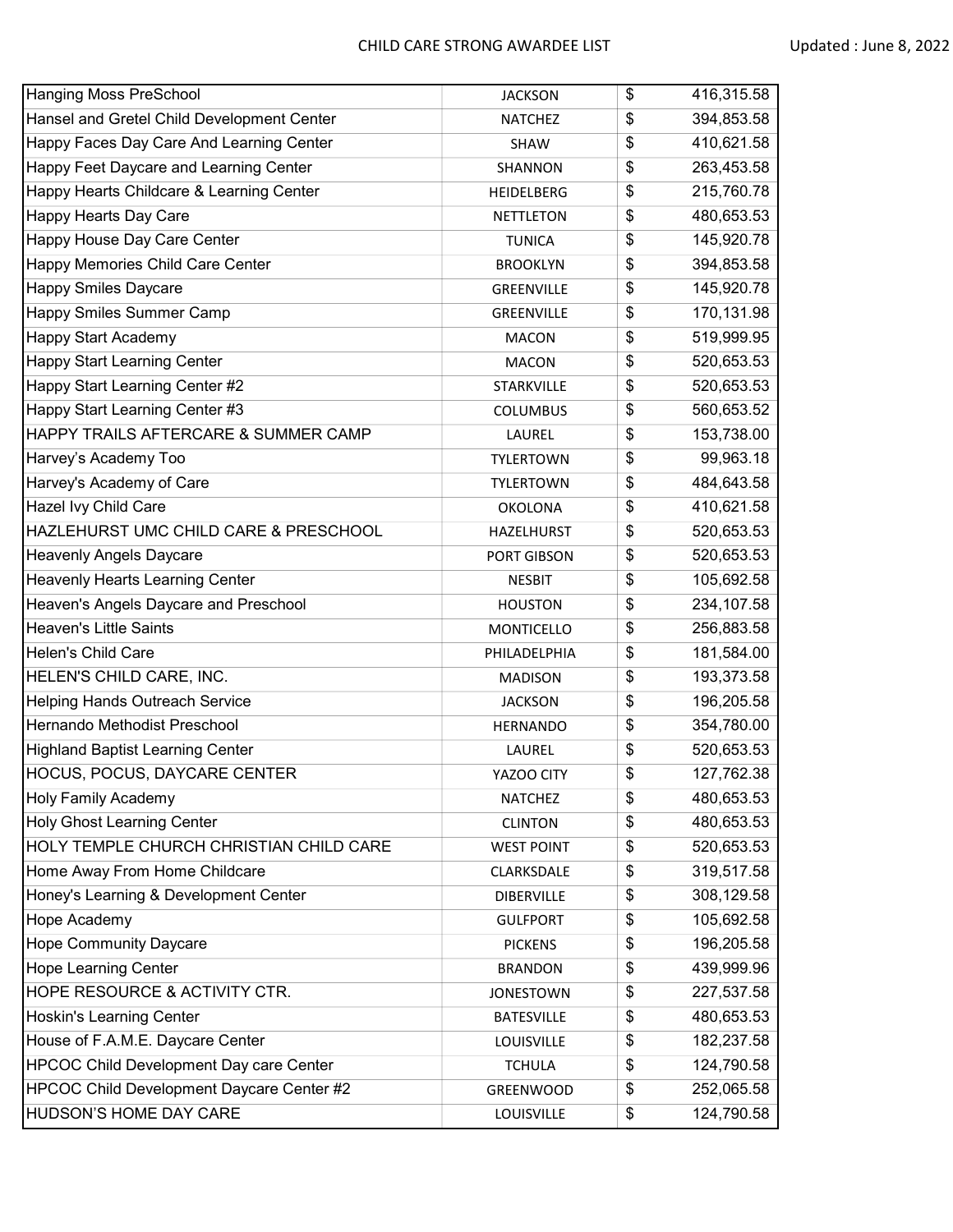| Hyman Street Learning Center                             | GREENVILLE           | \$<br>134,339.58  |
|----------------------------------------------------------|----------------------|-------------------|
| I See Success Learning Center                            | <b>JACKSON</b>       | \$<br>145,920.78  |
| <b>I SEE SUCCESS TOO LEARNING CENTER</b>                 | <b>JACKSON</b>       | \$<br>164,079.18  |
| <b>ICC Child Development Center</b>                      | <b>FULTON</b>        | \$<br>262,800.00  |
| Imaginarium Learning Center I                            | <b>DREW</b>          | \$<br>273,965.58  |
| Imagination Station Learning Center                      | <b>BROOKHAVEN</b>    | \$<br>421,133.58  |
| In His Hands Childcare & Learning Center                 | <b>TUPELO</b>        | \$<br>258,197.58  |
| In His Hands Too Childcare and Learning Center           | <b>TUPELO</b>        | \$<br>228,413.58  |
| IN THE BEGINNINGS                                        | <b>FULTON</b>        | \$<br>409,968.00  |
| In The Zone Ocean Springs                                | <b>OCEAN SPRINGS</b> | \$<br>480,653.53  |
| In The Zone St. Martin                                   | <b>OCEAN SPRINGS</b> | \$<br>480,653.53  |
| Ingomar Baptist Child Development Center                 | <b>NEW ALBANY</b>    | \$<br>480,653.53  |
| Itawamba Community College Early Learning Center         | <b>TUPELO</b>        | \$<br>256,883.58  |
| J J'S Development Center                                 | PEARL                | \$<br>480,653.53  |
| Jack & Jill                                              | <b>GUNTOWN</b>       | \$<br>143,003.58  |
| <b>JACK &amp; JILL DAYCARE AND LEARNING CENTER</b>       | <b>GREENVILLE</b>    | \$<br>467,561.58  |
| Jack and Jill- Moss Point                                | <b>MOSS POINT</b>    | \$<br>513,113.58  |
| Jack and Jill of Vancleave                               | VANCLEAVE            | \$<br>480,653.53  |
| Jackson Revival Center DBA Little Ambassadors DLC        | <b>JACKSON</b>       | \$<br>480,653.53  |
| Jacob's Ladder Center For Learning                       | <b>JACKSON</b>       | \$<br>342,293.58  |
| Jacob's Ladder Center For Learning II                    | <b>JACKSON</b>       | \$<br>422,009.58  |
| Jamboree Child Development Center                        | <b>JACKSON</b>       | \$<br>520,653.53  |
| Jamie's Daycare                                          | <b>HOUSTON</b>       | \$<br>99,309.60   |
| JC & Liz Youth Enrichment Transformation Center          | <b>JACKSON</b>       | \$<br>177, 167.58 |
| Jefferson Davis Outreach Ministry                        | <b>PRENTISS</b>      | \$<br>90,792.00   |
| Jerry's Little Lambs Learning Lab                        | <b>JACKSON</b>       | \$<br>342,293.58  |
| Jerusalem Outreach Child & Adult Learning Center         | CHARLESTON           | \$<br>368,573.58  |
| Jesus Loves Me Children's Center                         | <b>BATESVILLE</b>    | \$<br>480,653.53  |
| Jewel Logan                                              | <b>INDIANOLA</b>     | \$<br>42,032.58   |
| Jewel Rushing Boys & Girls Club of Southwest Mississippi | <b>MCCOMB</b>        | \$<br>285,353.58  |
| JFC Montessori School                                    | <b>JONESTOWN</b>     | \$<br>341,640.00  |
| Johnnie Day Care Academy, LLC                            | YAZOO CITY           | \$<br>182,237.58  |
| Jones College Center for Child Development               | <b>ELLISVILLE</b>    | \$<br>291,047.58  |
| JONES EARLY CHILDHOOD DEV. CTR.                          | <b>JACKSON</b>       | \$<br>520,653.53  |
| Journey Kids Learning Center                             | SALTILLO             | \$<br>480,653.53  |
| Juanita Bee                                              | <b>FRIARS POINT</b>  | \$<br>42,032.58   |
| JUDYS KIDS NURSERY& EDUCATION CENTER INC DBA             | GREENWOOD            | \$<br>209,242.38  |
| Just For Kids Child Development Center                   | <b>BILOXI</b>        | \$<br>490,337.58  |
| Just Kids 1                                              | <b>CORINTH</b>       | \$<br>427,703.58  |
| Just Kids and Computers, Inc.                            | <b>ECRU</b>          | \$<br>520,653.53  |
| Just Kids II                                             | <b>IUKA</b>          | \$<br>520,653.53  |
| Just Us Kids Childcare Learning Center                   | SARDIS               | \$<br>176,184.78  |
| K's Kids Learning Center Inc                             | PEARL                | \$<br>480,653.53  |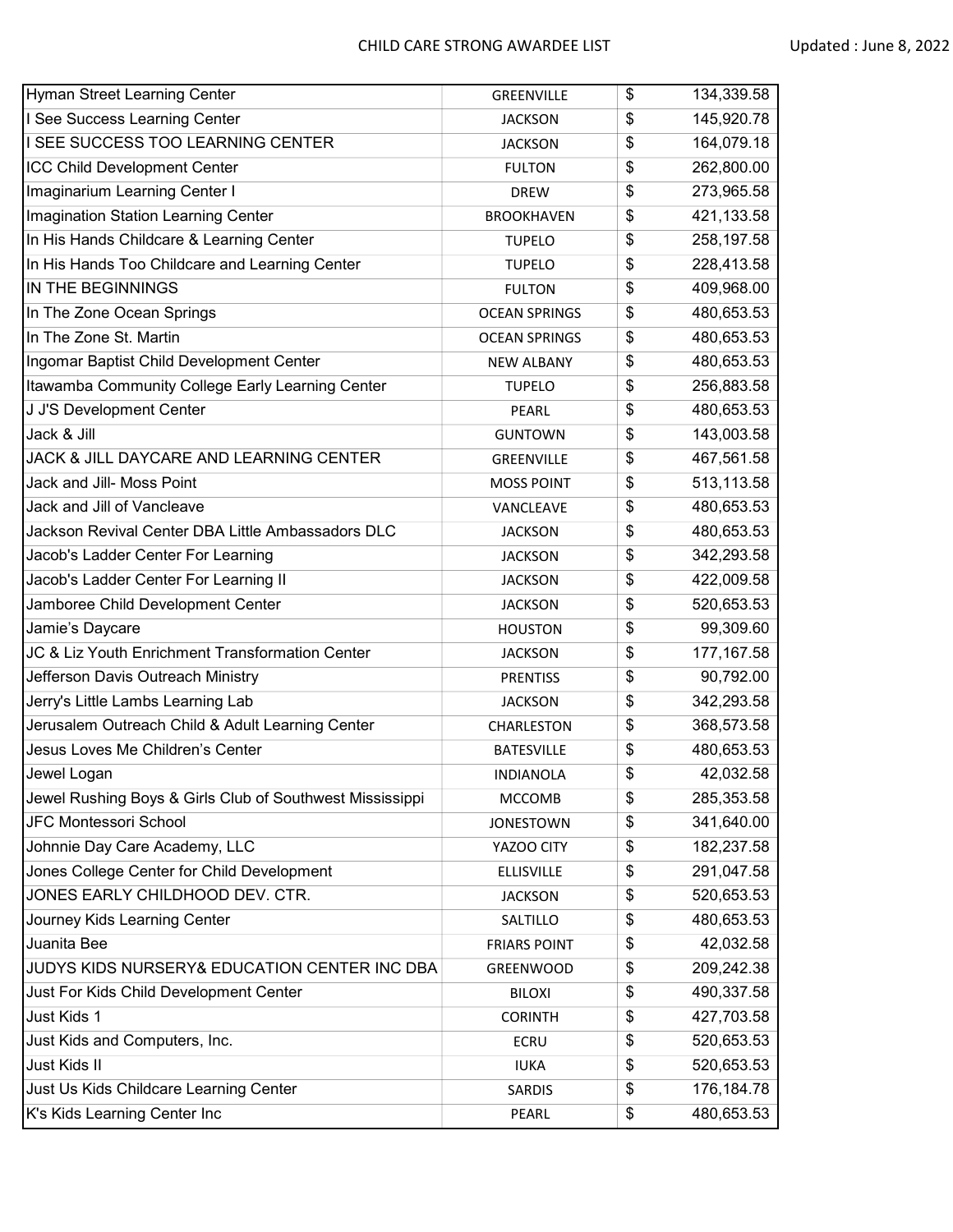| Kaco's Kids, LLC                             | <b>HERNANDO</b>     | \$<br>440,653.54 |
|----------------------------------------------|---------------------|------------------|
| Kaleidoscope of Learning                     | <b>BYRAM</b>        | \$<br>480,653.53 |
| Kalita's Early Years Learning Academy        | YAZOO CITY          | \$<br>640,653.52 |
| Kangaroo Pouch Learning Academy LLC          | <b>JAYESS</b>       | \$<br>205,637.58 |
| Katherine Weatherby                          | <b>SALLIS</b>       | \$<br>42,032.58  |
| Katina howell                                | WAYNESBORO          | \$<br>42,032.58  |
| Kid Academy                                  | <b>GULFPORT</b>     | \$<br>520,653.53 |
| <b>Kid Kountry</b>                           | RIENZI              | \$<br>154,301.58 |
| kid's College Daycare                        | ABBEVILLE           | \$<br>400,109.58 |
| Kid'z Christian Academy                      | <b>JACKSON</b>      | \$<br>217,025.58 |
| Kiddie Corral Christian Learning Center      | RICHLAND            | \$<br>439,091.58 |
| KIDDIE KASTLE PRESCHOOL, INC                 | <b>TUPELO</b>       | \$<br>359,375.58 |
| Kiddie Kollege                               | <b>CORINTH</b>      | \$<br>316,013.58 |
| Kiddie Kollege                               | <b>VICKSBURG</b>    | \$<br>270,461.58 |
| Kiddie Kollege, LLC.                         | <b>FOREST</b>       | \$<br>520,653.53 |
| Kiddie Korner Learning Center                | <b>BATESVILLE</b>   | \$<br>394,853.58 |
| Kiddie's Connection Day Care Center          | <b>CALHOUN CITY</b> | \$<br>222,719.58 |
| Kiddy Karrousel, Inc.                        | <b>FAYETTE</b>      | \$<br>520,653.53 |
| Kiddy Kave Learning Center LLC               | GREENWOOD           | \$<br>150,576.78 |
| KidFit-The Energy Club                       | LONG BEACH          | \$<br>210,893.58 |
| Kid's 1st                                    | <b>JACKSON</b>      | \$<br>206,448.78 |
| Kids Are Kids Learning Center                | <b>BRANDON</b>      | \$<br>429,455.58 |
| Kids Are Kids Too, INC                       | RIDGELAND           | \$<br>520,653.53 |
| Kids Campus Early Learning Center            | SEBASTAPOOL         | \$<br>520,653.53 |
| <b>KIDS CLUB</b>                             | <b>BRANDON</b>      | \$<br>231,264.00 |
| Kids Clubhouse                               | <b>PICAYUNE</b>     | \$<br>520,653.53 |
| Kid's College Child Care and Learning Center | <b>NATCHEZ</b>      | \$<br>399,233.58 |
| KIDS COMPANY, INC.                           | <b>JACKSON</b>      | \$<br>245,933.58 |
| Kids Corner Learning Center                  | <b>FLOWOOD</b>      | \$<br>480,653.53 |
| Kids Cottage Childcare                       | <b>JACKSON</b>      | \$<br>212,501.58 |
| Kids First Academy                           | <b>JACKSON</b>      | \$<br>330,905.58 |
| Kids First Learning Center                   | <b>ECRU</b>         | \$<br>319,517.58 |
| Kids First Preschool & Childcare Center      | <b>OKOLONA</b>      | \$<br>552,533.58 |
| Kids in Motion Daycare & Learning Center     | <b>IUKA</b>         | \$<br>353,681.60 |
| kids kampus purvis sunset drive              | <b>PURVIS</b>       | \$<br>393,539.58 |
| Kids Kampus Sumrall                          | SUMRALL             | \$<br>480,653.53 |
| Kid's Kastle                                 | GRENADA             | \$<br>234,107.58 |
| Kids Kingdom                                 | <b>PICAYUNE</b>     | \$<br>440,653.54 |
| Kids' Kingdom Learning Center                | LAUREL              | \$<br>519,999.95 |
| Kids Korner Learning Center of Picayune      | <b>PICAYUNE</b>     | \$<br>520,653.53 |
| Kids Kreation Learning Center                | <b>MCCOMB</b>       | \$<br>182,237.58 |
| Kid's Landing Child Care and Learning Center | <b>TUPELO</b>       | \$<br>520,653.53 |
| Kids Landing Too                             | SALTILLO            | \$<br>440,653.54 |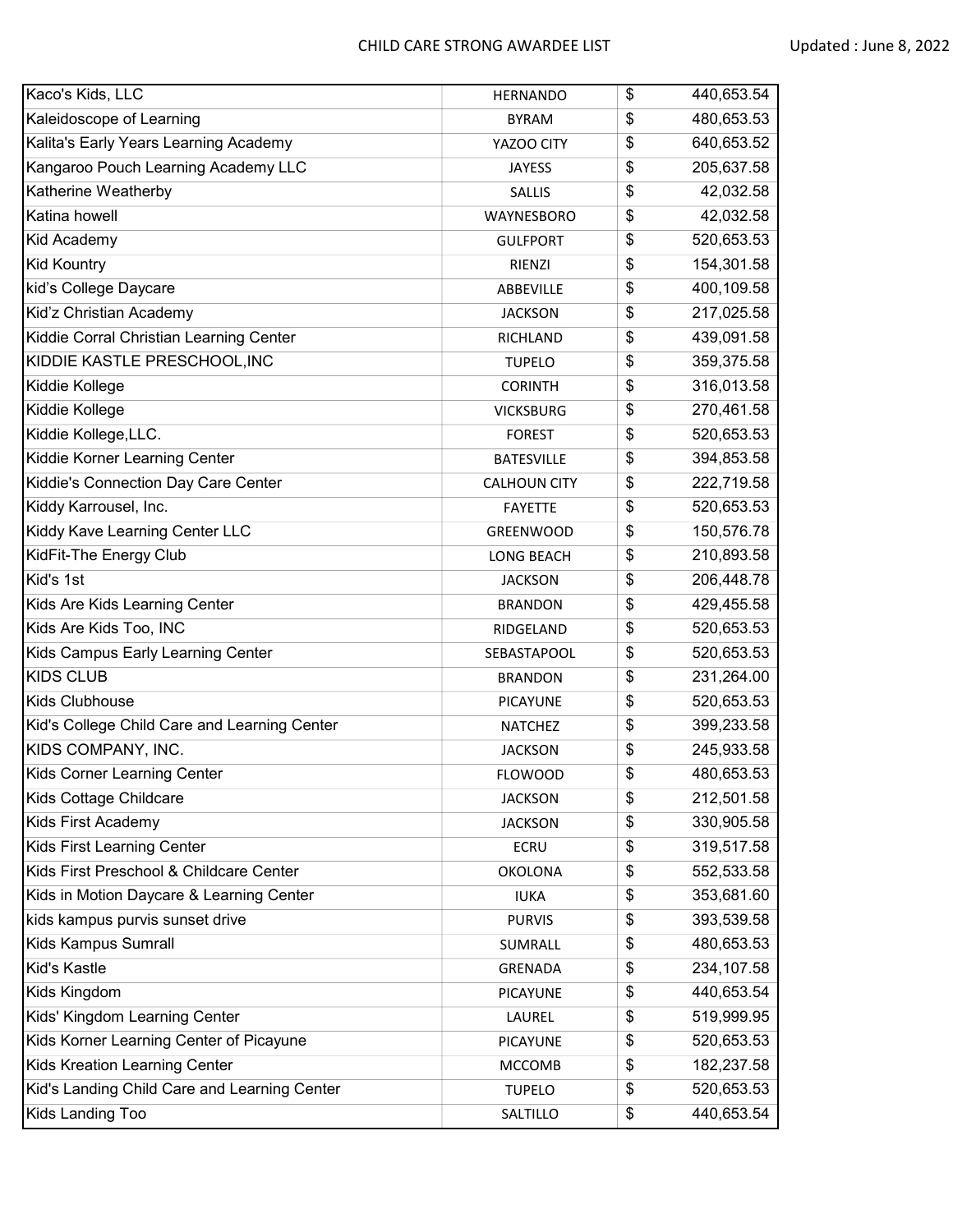| Kids Learning Academy                          | <b>HORN LAKE</b>  | \$<br>429,893.58 |
|------------------------------------------------|-------------------|------------------|
| <b>Kids Learning Korner</b>                    | <b>QUITMAN</b>    | \$<br>285,353.58 |
| Kids Preschool 1                               | <b>VICKSBURG</b>  | \$<br>560,653.52 |
| Kids Preschool 2                               | <b>VICKSBURG</b>  | \$<br>336,599.58 |
| <b>KIDS R KIDS</b>                             | <b>HORNLAKE</b>   | \$<br>480,653.53 |
| KIDS RUS CHILDCARE CENTER, LLC                 | <b>WINONA</b>     | \$<br>190,618.38 |
| KIDS RUS CHILDCARE CENTER 2 LLC                | <b>WINONA</b>     | \$<br>222,279.18 |
| KIDS R US CHILDCARE CENTER 3, LLC              | <b>WINONA</b>     | \$<br>288,857.58 |
| KIDS R US CHILDCARE CENTER 4 LLC               | VAIDEN            | \$<br>196,205.58 |
| Kids R Us Learning Center                      | <b>BROOKHAVEN</b> | \$<br>480,653.53 |
| Kids Rainbow Daycare, Inc.                     | <b>BRUCE</b>      | \$<br>491,213.58 |
| Kids Stop Preschool                            | <b>FLOWOOD</b>    | \$<br>479,999.95 |
| Kids Under Konstruction                        | <b>JACKSON</b>    | \$<br>365,069.58 |
| <b>KIDS' UNIVERSITY</b>                        | <b>JACKSON</b>    | \$<br>520,653.53 |
| Kids World Batesville LLC                      | <b>BATESVILLE</b> | \$<br>368,573.58 |
| Kids World DayCare                             | <b>BYHALIA</b>    | \$<br>480,653.53 |
| Kid's World of Mantachie                       | <b>MANTACHIE</b>  | \$<br>316,013.58 |
| Kids World of Tupelo                           | <b>TUPELO</b>     | \$<br>520,653.53 |
| Kidz 1st Level Learning                        | <b>MADISON</b>    | \$<br>284,477.58 |
| Kidz 1st Level Learning Center II, LLC         | <b>CLINTON</b>    | \$<br>169,283.58 |
| Kidz Kingdom Childcare & Development           | <b>CORINTH</b>    | \$<br>426,389.58 |
| Kidz World Academy                             | <b>JACKSON</b>    | \$<br>256,883.58 |
| Kidz World Learning Academy, Inc.              | MERIDIAN          | \$<br>384,341.58 |
| Kidz World Learning Center                     | <b>MCCOMB</b>     | \$<br>139,867.98 |
| <b>KIMERY MARTIAL ARTS</b>                     | PEARL             | \$<br>316,013.58 |
| KINDER COLLEGE CHILD CARE & PRE-SCHOOL LRN. C1 | <b>WEST POINT</b> | \$<br>400,109.58 |
| KinderCare Education LLC KinderCare            | SOUTHAVEN         | \$<br>439,999.96 |
| KinderCare Learning Center                     | MERIDIAN          | \$<br>480,653.53 |
| KinderCare Learning Center LLC                 | <b>GULFPORT</b>   | \$<br>480,653.53 |
| Kinderdomes Daycare                            | PHILADELPHIA      | \$<br>342,293.58 |
| Kingdom Kids Learning Center LLC               | MOOREVILLE        | \$<br>316,013.58 |
| Kingdom Preschool                              | PEARL             | \$<br>182,237.58 |
| KINGSTON MONTESSORI                            | <b>CLINTON</b>    | \$<br>263,453.58 |
| Kitty's Learning Center                        | GREENVILLE        | \$<br>107,602.38 |
| KJ's Academy, Inc.                             | <b>VICKSBURG</b>  | \$<br>279,659.58 |
| Klassy Kids Learning Center                    | GREENWOOD         | \$<br>115,656.78 |
| Klub Kid                                       | MAGEE             | \$<br>137,309.58 |
| Kountry Kids Daycare                           | <b>NEW ALBANY</b> | \$<br>457,925.58 |
| Kreative Kids Learning Center                  | <b>BRUCE</b>      | \$<br>273,029.58 |
| Kreative Kingdom Christian Learning Center     | POPLARVILLE       | \$<br>520,653.53 |
| <b>Kuntry Kidz</b>                             | LUCEDALE          | \$<br>457,925.58 |
| <b>Kurious Little Hands</b>                    | COLUMBIA          | \$<br>99,963.18  |
| L AND J NURSERY INC                            | ABERDEEN          | \$<br>520,653.53 |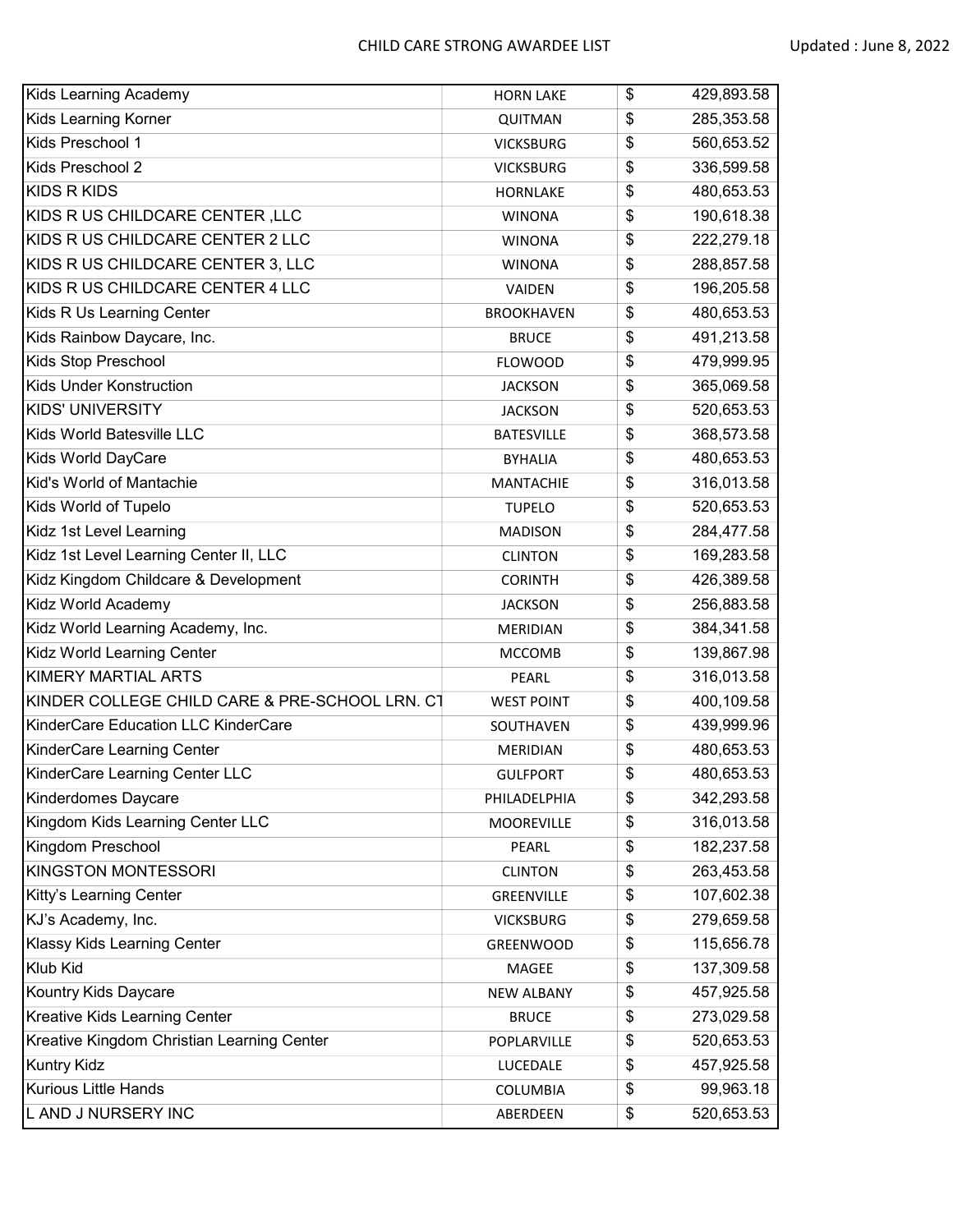| La La's Learning Academy                      | GREENVILLE           | \$<br>285,353.58 |
|-----------------------------------------------|----------------------|------------------|
| La Petite Academy                             | <b>OLIVE BRANCH</b>  | \$<br>440,653.54 |
| La Petite Academy                             | <b>HORN LAKE</b>     | \$<br>520,653.53 |
| LABS Daycare & Learning Center                | <b>JACKSON</b>       | \$<br>251,189.58 |
| LaDonna's Little Angels Learning Center       | <b>DREW</b>          | \$<br>211,331.58 |
| Lakarrin Albert                               | <b>VICKSBURG</b>     | \$<br>38,849.58  |
| Lake City Kids                                | GRENADA              | \$<br>518,807.58 |
| Lake Village Learning Center                  | <b>BRANDON</b>       | \$<br>381,275.58 |
| Lake Village Learning center #2               | <b>BRANDON</b>       | \$<br>440,653.54 |
| Lakeside Presbyterian Preschool               | <b>BRANDON</b>       | \$<br>286,671.00 |
| Lambs of God Inc.                             | <b>CLINTON</b>       | \$<br>310,757.58 |
| Landry's Land of Learning Preschool & Daycare | VANCLEAVE            | \$<br>415,877.58 |
| Latasha Mack                                  | <b>JACKSON</b>       | \$<br>35,666.58  |
| Laugh and Learn Clubhouse and Pre-K, Inc.     | <b>GOLDEN</b>        | \$<br>480,653.53 |
| Lauren Morgan                                 | SHANNON              | \$<br>38,849.58  |
| LBFH Childcare Center and Christian Academy   | <b>BYRAM</b>         | \$<br>480,653.53 |
| Leanne's Learning Center                      | <b>PICAYUNE</b>      | \$<br>289,733.58 |
| Leaping And Striving Learning Center 2        | <b>JACKSON</b>       | \$<br>330,905.58 |
| Leaping Lizards Learning center               | <b>BRANDON</b>       | \$<br>211,992.00 |
| Leaps & Bounds Developmental Academy, Inc     | <b>JACKSON</b>       | \$<br>640,653.52 |
| Leaps and Bounds Learning Academy             | <b>BELZONI</b>       | \$<br>330,905.58 |
| Lear Preschool and Daycare                    | <b>TYLERTOWN</b>     | \$<br>393,539.58 |
| Learners Playhouse                            | <b>OXFORD</b>        | \$<br>424,637.58 |
| Learning Depot Child Development Center Inc.  | <b>OCEAN SPRINGS</b> | \$<br>205,637.58 |
| Learning Ladder                               | <b>PURVIS</b>        | \$<br>316,013.58 |
| Learning Tree Childcare                       | LUCEDALE             | \$<br>285,353.58 |
| Learning Tree Preschool, LLC                  | <b>PURVIS</b>        | \$<br>207,379.98 |
| Letha Ross                                    | CLARKSDALE           | \$<br>42,032.58  |
| Level-Up Learning Center                      | GREENVILLE           | \$<br>182,237.58 |
| Lewis Memorial Methodist Day Care             | <b>CALHOUN CITY</b>  | \$<br>256,883.58 |
| Liberty Preschool Academy                     | <b>WIGGINS</b>       | \$<br>480,653.53 |
| LIFE CONSTRUCTION LEARNING ACADEMY            | <b>PETAL</b>         | \$<br>370,763.58 |
| Lifekids Weekday Ministry                     | RIDGELAND            | \$<br>439,999.96 |
| Lighthouse Learning Center                    | LONG BEACH           | \$<br>520,653.53 |
| Lighthouse Learning Center of Carthage        | CARTHAGE             | \$<br>520,653.53 |
| Lil' Blessings Child Care and Learning Center | <b>HAMILTON</b>      | \$<br>463,181.58 |
| LIL CAM CAM'S LEARNING CENTER                 | <b>BRANDON</b>       | \$<br>362,003.58 |
| Lil' Darlings                                 | LAUREL               | \$<br>195,125.58 |
| Lil Darlings Learning Center                  | LELAND               | \$<br>168,269.58 |
| lil explorers learning place                  | <b>SUMMIT</b>        | \$<br>188,290.38 |
| Lil Labourers Daycare                         | <b>JACKSON</b>       | \$<br>331,781.58 |
| Lil Leap Academy                              | <b>TUPELO</b>        | \$<br>276,593.58 |
| Lil Leap Academy Too                          | <b>TUPELO</b>        | \$<br>457,925.58 |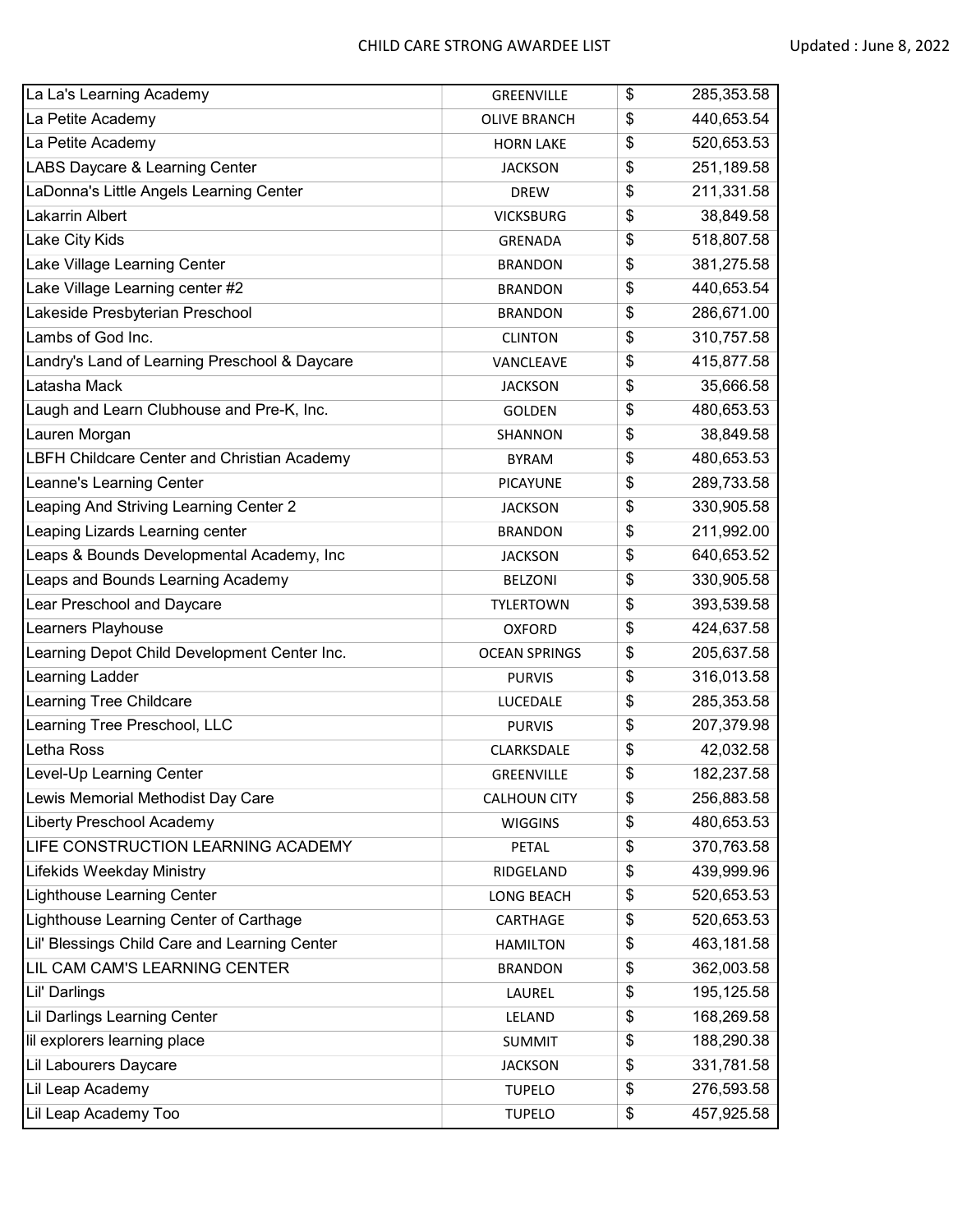| Lil Rascals, LLC                                 | <b>BURNSVILLE</b>    | \$<br>520,653.53 |
|--------------------------------------------------|----------------------|------------------|
| Lil' Teknon Learning Center, LLC                 | <b>HATTIESBURG</b>   | \$<br>342,293.58 |
| Lil' Tots Academy                                | <b>GULFPORT</b>      | \$<br>285,353.58 |
| Lil Tots Academy-Creosote                        | <b>GULFPORT</b>      | \$<br>520,653.53 |
| Lil' Wonders Day Care                            | <b>VICKSBURG</b>     | \$<br>164,079.18 |
| Lil' Peoples Learning Barn, LLC.                 | SOUTHAVEN            | \$<br>440,653.54 |
| Lil'Angels                                       | <b>JACKSON</b>       | \$<br>552,533.58 |
| Linda Loftin                                     | <b>PRENTISS</b>      | \$<br>38,849.58  |
| linda's family childcare                         | <b>PICAYUNE</b>      | \$<br>115,656.78 |
| <b>LISA'S CHRISTIAN LEARNING CENTER</b>          | <b>COLUMBUS</b>      | \$<br>285,353.58 |
| Lisa's Little Rascals Childcare, LLC             | GREENVILLE           | \$<br>182,237.58 |
| Little Acorns Child Development Center           | <b>JACKSON</b>       | \$<br>480,653.53 |
| Little Adventures Learning Center, LLC           | <b>FLOWOOD</b>       | \$<br>316,013.58 |
| Little Angels Academy                            | <b>BASSFIELD</b>     | \$<br>263,453.58 |
| Little Angels Child Care                         | <b>AMORY</b>         | \$<br>442,157.58 |
| Little Angels Daycare                            | MOORHEAD             | \$<br>127,762.38 |
| LITTLE ANGELS LEARNING AND CHILDCARE CENTER      | <b>TUPELO</b>        | \$<br>433,397.58 |
| LITTLE ANGELS LEARNING AND CHILDCARE CENTER #1   | <b>TUPELO</b>        | \$<br>520,653.53 |
| LITTLE ANGELS LEARNING AND CHILDCARE CENTER #    | <b>TUPELO</b>        | \$<br>520,653.53 |
| Little Angels Learning Land                      | <b>GULFPORT</b>      | \$<br>365,069.58 |
| Little Angels Preschool & Daycare Center         | <b>OXFORD</b>        | \$<br>394,853.58 |
| <b>Little Blessings</b>                          | <b>NATCHEZ</b>       | \$<br>440,653.54 |
| Little Blessings Day Care                        | LOUISVILLE           | \$<br>133,815.18 |
| <b>Little Blessings Daycare</b>                  | YAZOO CITY           | \$<br>181,584.00 |
| Little Blessings from Heaven Childcare Center #2 | <b>JACKSON</b>       | \$<br>440,653.54 |
| Little Children Christian Day/Night Care         | <b>TYLERTOWN</b>     | \$<br>268,271.58 |
| Little Cobbler Learning Center                   | <b>BYRAM</b>         | \$<br>168,269.58 |
| Little Dreamers Academy, Inc.                    | <b>JACKSON</b>       | \$<br>484,643.58 |
| Little Dreamers Childcare Center, Inc            | RIDGELAND            | \$<br>480,653.53 |
| Little Eagles 2 Wees & Tots, Inc                 | <b>BOONEVILLE</b>    | \$<br>480,653.53 |
| Little Eagles Playhouse                          | BALDWYN              | \$<br>520,653.53 |
| Little Einstein's Daycare and Learning Center    | GREENVILLE           | \$<br>264,329.58 |
| LITTLE EINSTEINS LEARNING LAB                    | <b>JACKSON</b>       | \$<br>344,045.58 |
| Little Explorers LLC                             | <b>JACKSON</b>       | \$<br>245,495.58 |
| Little Feet Learning Center LLC                  | VANCLEAVE            | \$<br>440,653.54 |
| Little Folks Preschool                           | <b>BOONEVILLE</b>    | \$<br>285,353.58 |
| Little Foxworth Preschool                        | <b>FOXWORTH</b>      | \$<br>201,792.78 |
| Little Hoots Childcare                           | <b>HOUSTON</b>       | \$<br>176,184.78 |
| Little Hornets Learning Academy                  | <b>MOSS POINT</b>    | \$<br>440,653.54 |
| Little Hounds Academy                            | <b>OCEAN SPRINGS</b> | \$<br>133,815.18 |
| Little Humble Hearts Christian Academy           | RULEVILLE            | \$<br>256,883.58 |
| Little Indians Learning Center                   | <b>FULTON</b>        | \$<br>316,013.58 |
| <b>Little Kids University</b>                    | PORT GIBSON          | \$<br>456,173.58 |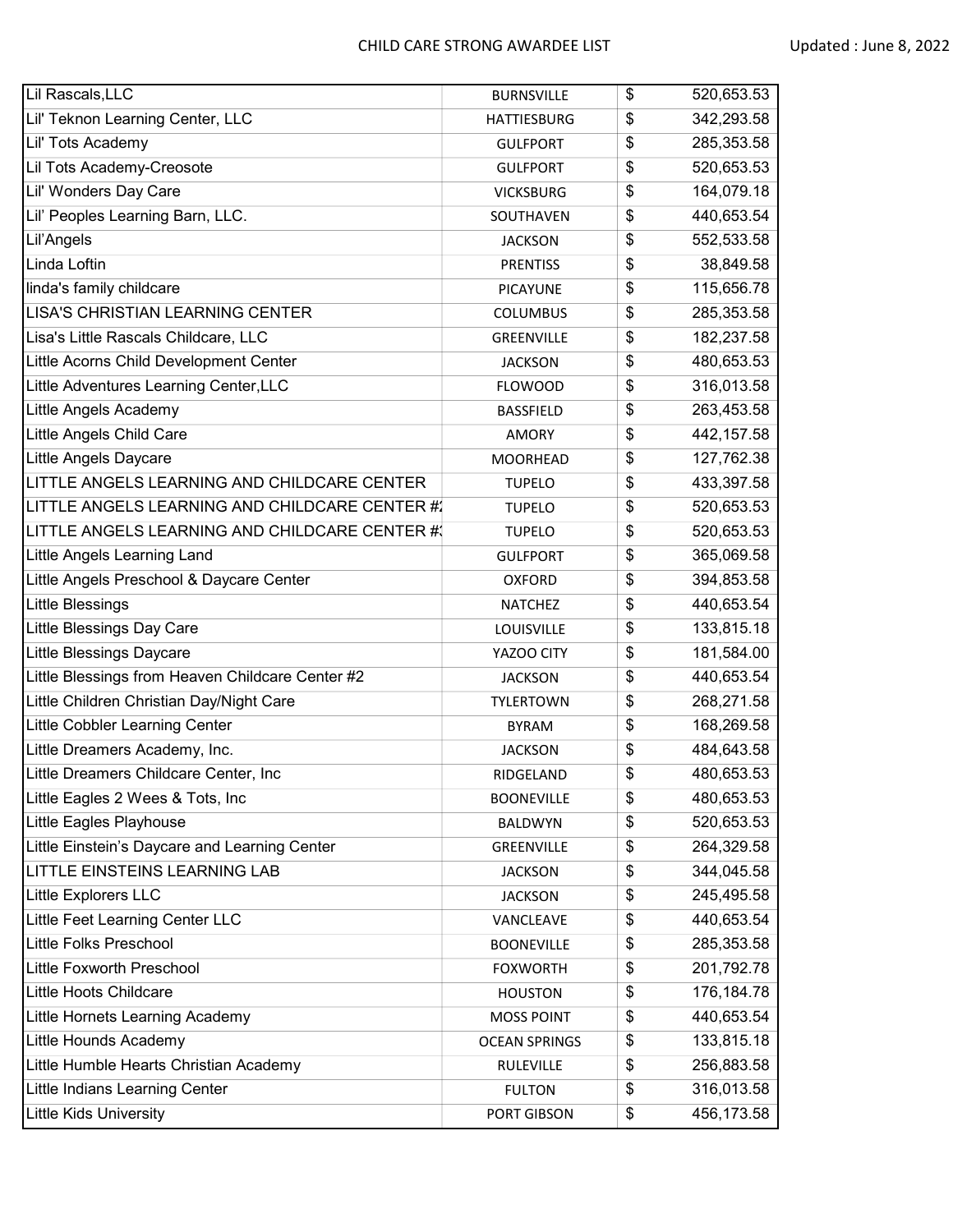| LITTLE LAMB DAY CARE & LEARNING CENTER             | <b>MCCOMB</b>         | \$<br>256,883.58  |
|----------------------------------------------------|-----------------------|-------------------|
| Little Lamb Daycare Extension                      | <b>MCCOMB</b>         | \$<br>114,588.00  |
| Little Lamb II                                     | <b>MCCOMB</b>         | \$<br>245,495.58  |
| Little Lamb's Nursery and Learning Center          | <b>METCALFE</b>       | \$<br>296,741.58  |
| Little Learner's Daycare                           | <b>GREENWOOD</b>      | \$<br>121,709.58  |
| Little Me Learning Academy                         | <b>JACKSON</b>        | \$<br>256,883.58  |
| <b>Little Miracles</b>                             | <b>BAY SPRINGS</b>    | \$<br>256,883.58  |
| Little Miracles Early Childhood Learning Center    | CANTON                | \$<br>207,379.98  |
| LITTLE PEOPLE BIG DREAMS / DBA: MCCOMB LEARNIN     | <b>MCCOMB</b>         | \$<br>520,653.53  |
| Little People Daycare Center                       | <b>HAZLEHURST</b>     | \$<br>211,331.58  |
| Little People Learning Center                      | <b>MOSS POINT</b>     | \$<br>440,653.54  |
| Little People Learning Center LLC                  | <b>VICKSBURG</b>      | \$<br>239,801.58  |
| Little People's Christian Academy, Inc.,-Robinwood | <b>SAUCIER</b>        | \$<br>440,653.54  |
| Little People's Creative Learning Center           | <b>COLUMBIA</b>       | \$<br>182,237.58  |
| Little Professions Daycare                         | <b>WATER VALLEY</b>   | \$<br>427,703.58  |
| Little Rascals' Learning Center                    | <b>BELZONI</b>        | \$<br>182,237.58  |
| Little Red Apple                                   | <b>MORTON</b>         | \$<br>480,653.53  |
| Little Saints Academy                              | <b>OLIVE BRANCH</b>   | \$<br>300,245.58  |
| Little Saints Academy                              | <b>PASS CHRISTIAN</b> | \$<br>328,277.58  |
| Little Saints Learning Center                      | <b>WINONA</b>         | \$<br>268,271.58  |
| Little Samaritan Montessori Center                 | <b>JACKSON</b>        | \$<br>560,653.52  |
| Little Scholars Home Away From Home                | <b>HORN LAKE</b>      | \$<br>237, 173.58 |
| Little Scholars Learning Academy #2                | <b>STARKVILLE</b>     | \$<br>330,905.58  |
| Little Scholars Learning Center LLC                | <b>JACKSON</b>        | \$<br>410,621.58  |
| Little School Learning Center                      | <b>MADISON</b>        | \$<br>440,653.54  |
| LITTLE SUNSHINE CHILDCARE CENTER                   | CLARKSDALE            | \$<br>520,653.53  |
| Little Super Stars Learning Center                 | <b>CORINTH</b>        | \$<br>358,061.58  |
| Little Super Stars Learning Center Two             | <b>CORINTH</b>        | \$<br>394,853.58  |
| Little Tots Learning Center                        | <b>CORINTH</b>        | \$<br>145,267.20  |
| <b>LITTLE WORLD</b>                                | CANTON                | \$<br>237, 173.58 |
| Locust Grove Christian Academy                     | <b>NEW ALBANY</b>     | \$<br>368,573.58  |
| Lord Teddy Bear Day Care #2                        | MERIDIAN              | \$<br>200,395.98  |
| <b>LORETTA WILLIAMS</b>                            | <b>BROOKSVILLE</b>    | \$<br>42,032.58   |
| Lots Of Love Learning Center                       | COLUMBUS              | \$<br>520,653.53  |
| Lottie Thornton Early Childhood Center             | <b>JACKSON</b>        | \$<br>201,792.78  |
| Love and Learn                                     | CRAWFORD              | \$<br>326,525.58  |
| Loving Care Child Care Services                    | <b>SILVER CREEK</b>   | \$<br>123,571.98  |
| Loving Care Montessori School                      | LONG BEACH            | \$<br>299,592.00  |
| LOVING HANDS DAYCARE & LEARNING CENTER             | GREENVILLE            | \$<br>307,253.58  |
| <b>M&amp;M Preschool</b>                           | <b>NEWTON</b>         | \$<br>182,237.58  |
| Madears Kidz Daycare                               | <b>MOSS POINT</b>     | \$<br>176,184.78  |
| Madison Academy Preschool                          | <b>MADISON</b>        | \$<br>203,009.58  |
| Madison Oak Preschool                              | <b>MADISON</b>        | \$<br>419,166.00  |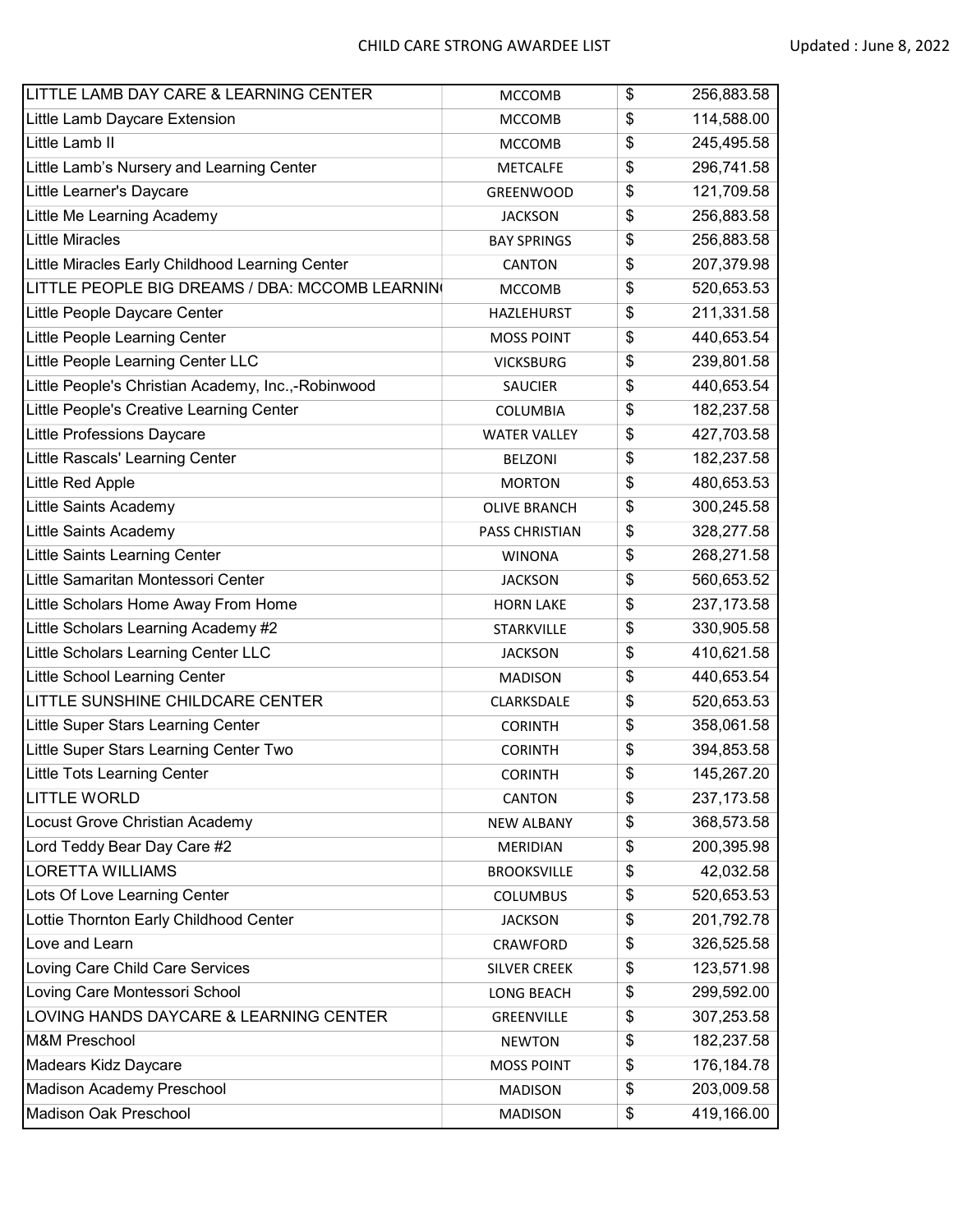| <b>Madison Pre-School</b>                       | <b>MADISON</b>     | \$<br>440,653.54 |
|-------------------------------------------------|--------------------|------------------|
| Madison UMC Afterschool Care                    | <b>MADISON</b>     | \$<br>240,900.00 |
| Madison UMC MMO/Preschool                       | <b>MADISON</b>     | \$<br>419,166.00 |
| Mady Bee's House of Learning                    | <b>VICKSBURG</b>   | \$<br>520,653.53 |
| Magnolia Daycare                                | <b>JACKSON</b>     | \$<br>520,653.53 |
| <b>MAGNOLIA KINDERGARTEN</b>                    | <b>BATESVILLE</b>  | \$<br>394,853.58 |
| Main Street Preschool                           | <b>HATTIESBURG</b> | \$<br>142,350.00 |
| <b>Main Street Station</b>                      | <b>PETAL</b>       | \$<br>132,053.58 |
| MAJESTY LEARNING and DAYCARE CENTER             | GREENVILLE         | \$<br>325,649.58 |
| Marcus M Logan                                  | <b>INVERNESS</b>   | \$<br>38,849.58  |
| Mary's Little Lambs                             | <b>BOONEVILLE</b>  | \$<br>164,079.18 |
| Mary's Little Lambs Daycare                     | <b>MOSS POINT</b>  | \$<br>280,097.58 |
| Mattie Jones                                    | YAZOO CITY         | \$<br>42,032.58  |
| <b>McCarty Learning Center</b>                  | <b>PICAYUNE</b>    | \$<br>520,653.53 |
| McKid's Academy                                 | <b>BELZONI</b>     | \$<br>276,593.58 |
| McLaurin Family Learning Academy                | <b>HATTIESBURG</b> | \$<br>410,621.58 |
| Meadowbrook Preschool                           | <b>JACKSON</b>     | \$<br>344,487.00 |
| Mekia Early Learning Childcare Center           | <b>BENTON</b>      | \$<br>140,333.58 |
| Memaw's Daycare                                 | <b>LONG BEACH</b>  | \$<br>231,917.58 |
| MEME'S DAYCARE FOR KIDS LLC                     | <b>HATTIESBURG</b> | \$<br>103,551.18 |
| Midtown Christian Academy                       | <b>JACKSON</b>     | \$<br>196,205.58 |
| <b>Mighty Cubs Daycare</b>                      | <b>BOONVILLE</b>   | \$<br>316,013.58 |
| Mileston Coop Daycare                           | TCHULA4            | \$<br>217,025.58 |
| Millcreek Church of God Daycare Center          | LAUREL             | \$<br>263,453.58 |
| Mimi's Playhouse                                | PETAL              | \$<br>519,999.95 |
| <b>MINI MIRACLES</b>                            | <b>TUPELO</b>      | \$<br>404,927.58 |
| MINI MIRACLES TOO                               | <b>TUPELO</b>      | \$<br>413,468.58 |
| Miss Cindy's                                    | MERIDIAN           | \$<br>104,016.78 |
| Miss Lillie's Daycare                           | <b>GREENVILLE</b>  | \$<br>80,865.18  |
| Miss Mae's Pre-K                                | <b>BILOXI</b>      | \$<br>182,237.58 |
| Mississippi Kids EducationAcademy               | <b>MCCOMB</b>      | \$<br>560,653.52 |
| Mitchell's Day Care Center                      | CLARKSDALE         | \$<br>116,514.78 |
| MITI KIDS CHILDCARE & LEARNING CENTER INTERNATI | <b>HORN LAKE</b>   | \$<br>468,437.58 |
| Mize Afterschool Center                         | <b>MIZE</b>        | \$<br>84,461.58  |
| Monica's Learning Center                        | <b>GOODMAN</b>     | \$<br>560,653.52 |
| Montessori School of Tupelo                     | <b>TUPELO</b>      | \$<br>284,700.00 |
| Morrison Heights Preschool                      | <b>CLINTON</b>     | \$<br>480,653.53 |
| Mother Goose Christian CCC, LLC                 | <b>MCCOMB</b>      | \$<br>222,719.58 |
| Mother Goose Daycare                            | RIPLEY             | \$<br>217,025.58 |
| Mother Goose Inc.                               | <b>JACKSON</b>     | \$<br>520,653.53 |
| MOTHER GOOSE LEARNING CENTER I                  | CLEVELAND          | \$<br>382,151.58 |
| MOTHER GOOSE LEARNING CENTER SITE II            | LELAND             | \$<br>279,221.58 |
| Mother Goose of Madison                         | <b>MADISON</b>     | \$<br>440,653.54 |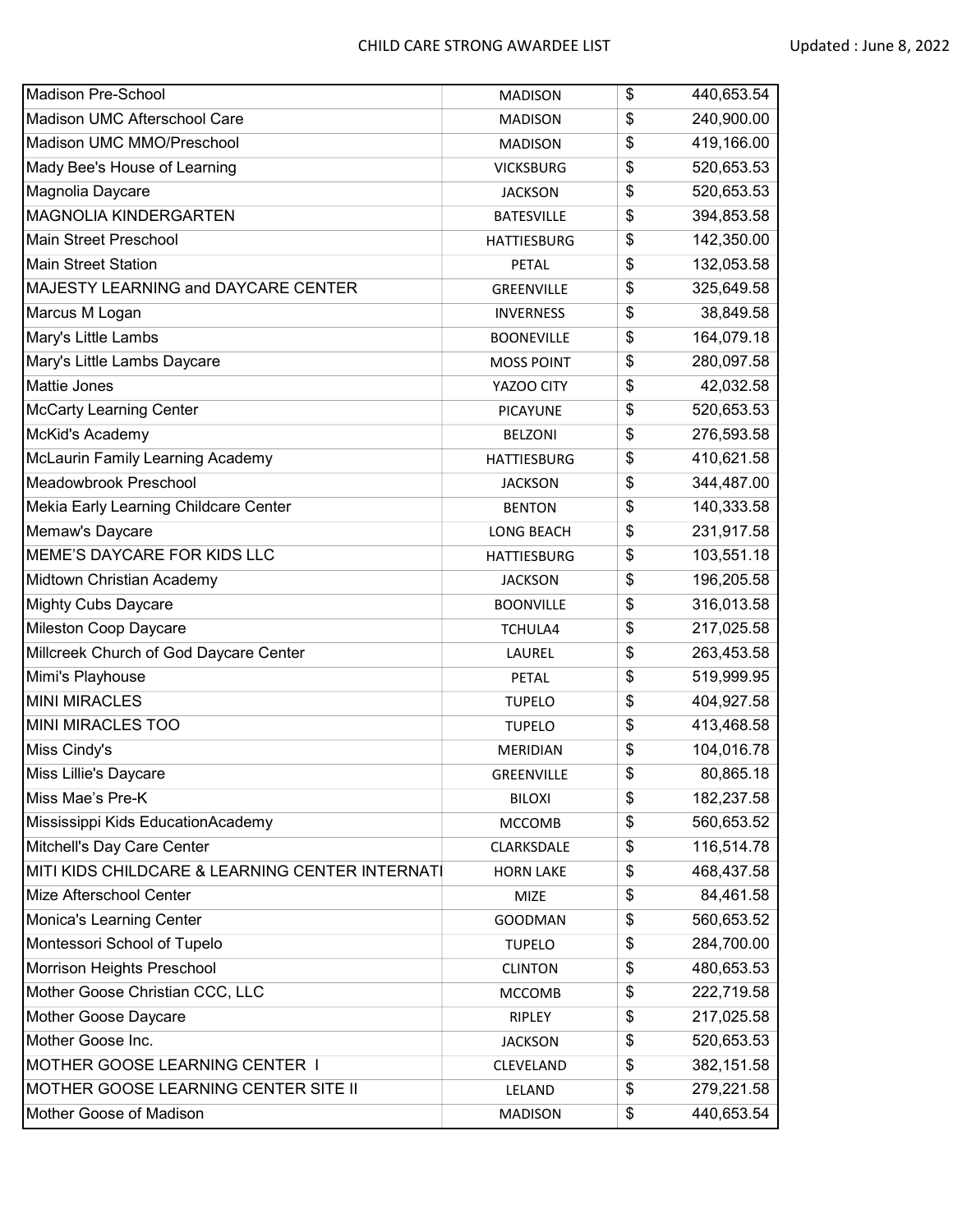| Mother Teresa's Daycare & Learning Center            | CAMDEN                   | \$<br>210,893.58  |
|------------------------------------------------------|--------------------------|-------------------|
| Moving Forward Learning Center                       | CLARKSDALE               | \$<br>307,253.58  |
| <b>MPACT LLC</b>                                     | <b>MAGNOLIA</b>          | \$<br>285,353.58  |
| Mrs. Mary's Little Lambs Academic Center             | <b>FLOWOOD</b>           | \$<br>426,389.58  |
| MRS. SHEILA'S CLUBHOUSE                              | MENDENHALL               | \$<br>473,693.58  |
| MS P'S, INC.                                         | ABERDEEN                 | \$<br>237, 173.58 |
| MS. Mary's Little Learners INC.                      | GRENADA                  | \$<br>520,653.53  |
| Ms. Ruthie Little Learning Center                    | <b>BILOXI</b>            | \$<br>151,320.00  |
| MUW Child and Parent Development Center              | <b>COLUMBUS</b>          | \$<br>411,497.58  |
| My Casa de Montessori                                | <b>TUPELO</b>            | \$<br>167,616.00  |
| My First Funtime                                     | <b>CLINTON</b>           | \$<br>376,457.58  |
| My First Stop Childcare Center                       | <b>GULFPORT</b>          | \$<br>170,131.98  |
| My Luv Childcare Center                              | <b>COLUMBIA</b>          | \$<br>228,413.58  |
| My Luv Childcare Center II                           | <b>COLUMBIA</b>          | \$<br>376,457.58  |
| <b>Myers Childcare Center</b>                        | <b>HATTIESBURG</b>       | \$<br>285,353.58  |
| N.E.E.D.S. II CHILD CARE CENTER                      | <b>HATTIESBURG</b>       | \$<br>196,205.58  |
| <b>NALA CHILD CARE</b>                               | <b>GUNTOWN</b>           | \$<br>245,495.58  |
| Natchez Christian Academy                            | <b>NATCHEZ</b>           | \$<br>285,353.58  |
| Nazareth Day Care Center                             | MENDENHALL               | \$<br>316,013.58  |
| Neighborhood Childcare                               | CLARKSDALE               | \$<br>276,593.58  |
| NEIGHBORHOOD CHILDCARE #2                            | CLARKSDALE               | \$<br>154,301.58  |
| NESHOBA COUNTY UNIT BOYS & GIRLS CLUB OF EAST        | PHILADELPHIA             | \$<br>285,353.58  |
| NEW BEGINNING DAYCARE CENTER                         | <b>BATESVILLE</b>        | \$<br>480,653.53  |
| New Beginnings Daycare                               | GREENVILLE               | \$<br>217,025.58  |
| New Destiny Daycare                                  | <b>MERIDIAN</b>          | \$<br>399,233.58  |
| New Destiny Summer Enrichment & Afterschool          | <b>MERIDIAN</b>          | \$<br>402,080.58  |
| New Hope Christian Pre-School                        | <b>JACKSON</b>           | \$<br>520,653.53  |
| New Horizon Child Care                               | <b>JACKSON</b>           | \$<br>520,653.53  |
| New Jerusalem Christian School Alta Woods            | <b>JACKSON</b>           | \$<br>480,653.53  |
| New Jerusalem Christian School-North                 | <b>JACKSON</b>           | \$<br>440,653.54  |
| New Life Christian Daycare                           | <b>GREENWOOD SPRINGS</b> | \$<br>480,653.53  |
| New Life Tabernacle Daycare and Preschool            | <b>TUPELO</b>            | \$<br>115,241.58  |
| New Vineyard Community Development Center            | <b>JACKSON</b>           | \$<br>440,653.54  |
| Night Owl Childcare and Learning Center              | <b>TUPELO</b>            | \$<br>151,973.58  |
| Nino Afterschool                                     | MERIDIAN                 | \$<br>158,333.58  |
| Nino Creative Learning Childcare Center              | MERIDIAN                 | \$<br>316,013.58  |
| <b>NOAH'S ARK</b>                                    | RIPLEY                   | \$<br>519,999.95  |
| Noah's Ark Child Care                                | <b>BILOXI</b>            | \$<br>328,277.58  |
| Noah's Ark Christian Center                          | <b>ISOLA</b>             | \$<br>376,457.58  |
| Noah's Ark Daycare and Learning                      | <b>TUPELO</b>            | \$<br>520,653.53  |
| North Bay YMCA                                       | <b>BILOXI</b>            | \$<br>342,293.58  |
| NORTHEAST MISS COM COLLEGE CHILD CARE CTR            | <b>BOONEVILLE</b>        | \$<br>398,580.00  |
| Northeast Unit Boys & Girls Club of East Mississippi | MERIDIAN                 | \$<br>263,453.58  |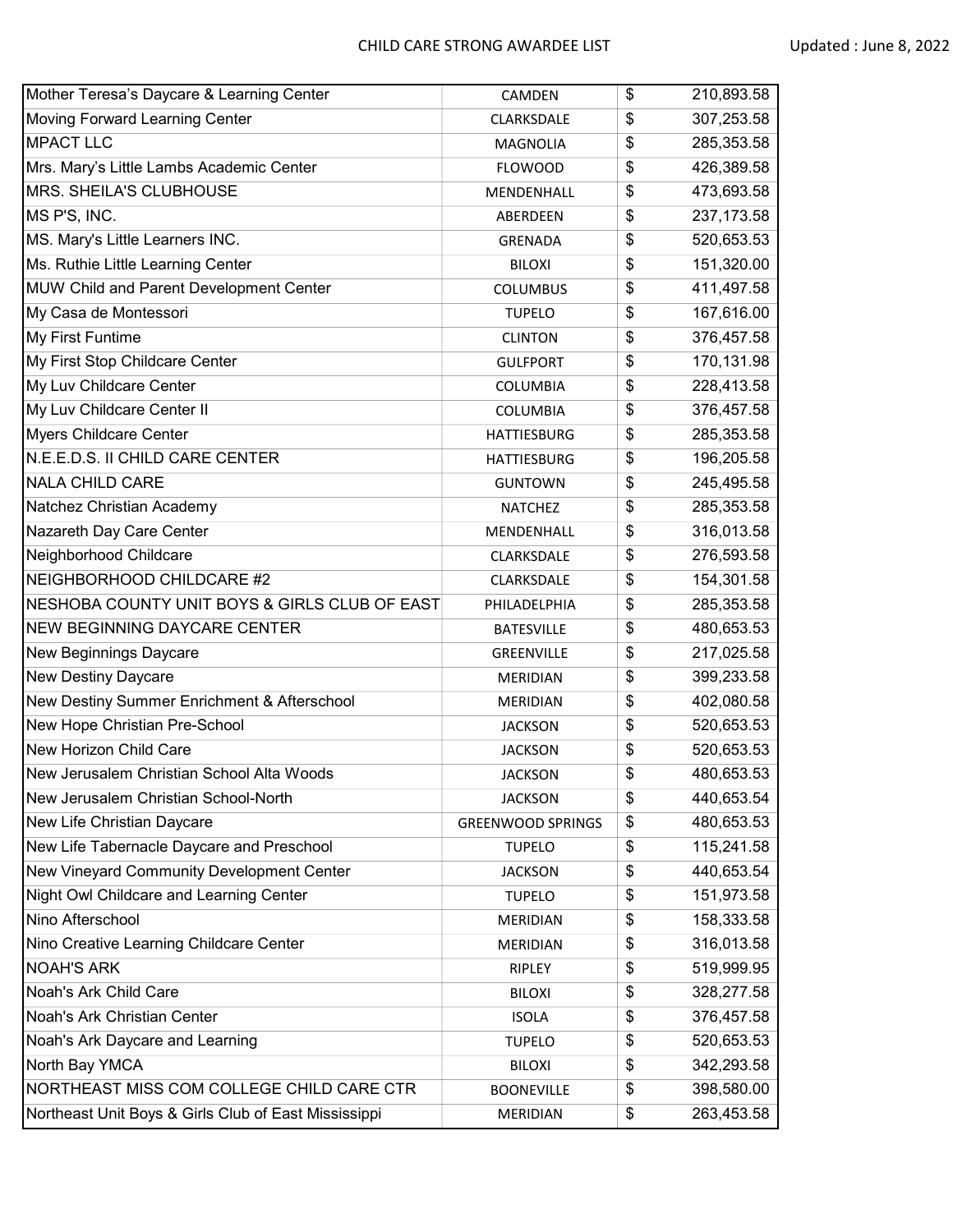| Northpark Learning Center                        | RIDGELAND             | \$<br>480,653.53 |
|--------------------------------------------------|-----------------------|------------------|
| <b>Nugent United Methodist CDC</b>               | <b>GULFPORT</b>       | \$<br>362,003.58 |
| <b>NWMCC Child Enrichment Center</b>             | <b>SENATOBIA</b>      | \$<br>121,056.00 |
| Oak Grove Learning Center                        | <b>HATTIESBURG</b>    | \$<br>440,653.54 |
| Oakdale After Skool                              | <b>BRANDON</b>        | \$<br>439,999.96 |
| <b>OASIS TRAINING CENTER</b>                     | <b>OCEAN SPRINGS</b>  | \$<br>246,371.58 |
| Once upon a Lifetime Daycare and Learning Center | GREENVILLE            | \$<br>145,920.78 |
| ONCE UPON A LIFETIME DAYCARE II                  | GREENVILLE            | \$<br>399,233.58 |
| OnPoint Wisdom Learning Academy- OWL Academy     | <b>JACKSON</b>        | \$<br>342,293.58 |
| Open Arms Christian Learning Center              | <b>COLUMBUS</b>       | \$<br>440,653.54 |
| Open Arms Daycare & Learning Center              | GREENVILLE            | \$<br>158,026.38 |
| Open Hearts Academy                              | <b>CLINTON</b>        | \$<br>108,401.58 |
| Open Hearts Academy II                           | <b>CLINTON</b>        | \$<br>216,149.58 |
| Operation Shoestring, Inc.                       | <b>JACKSON</b>        | \$<br>498,225.00 |
| OPRAH WINFREY BOYS & GIRLS CLUB OF EAST MISSIS   | <b>KOSCIUSKO</b>      | \$<br>285,353.58 |
| Optimum Care Day Center                          | GREENVILLE            | \$<br>124,790.58 |
| Opulent Life Kidz Kare                           | <b>HOLLY SPRINGS</b>  | \$<br>224,607.18 |
| Oseola Mccarty Youth Development Center          | <b>HATTIESBURG</b>    | \$<br>341,640.00 |
| Our Kids Christian Academy                       | <b>BYRAM</b>          | \$<br>440,653.54 |
| ovation learning center inc.                     | <b>GULFPORT</b>       | \$<br>480,653.53 |
| OVER THE RAINBOW ACADEMY                         | <b>GULFPORT</b>       | \$<br>279,221.58 |
| Over the Rainbow Childcare Center                | <b>CANTON</b>         | \$<br>480,653.53 |
| OXFORD INTERMEDIATE YMCA                         | <b>OXFORD</b>         | \$<br>197,100.00 |
| OXFORD KINDER ACADEMY                            | <b>OXFORD</b>         | \$<br>318,641.58 |
| Oxford Pre-school Academy                        | <b>JACKSON</b>        | \$<br>480,653.53 |
| Parthenia Shaw                                   | WALLS                 | \$<br>38,849.58  |
| Pascagoula Recreation Center                     | PASCAGOULA            | \$<br>473,693.58 |
| Pass Christian Academy                           | <b>PASS CHRISTIAN</b> | \$<br>357,185.58 |
| <b>Patrick's Little Smurfs</b>                   | <b>GREENVILLE</b>     | \$<br>182,237.58 |
| PAT'S CHRISTIAN ACADEMY II                       | <b>JACKSON</b>        | \$<br>427,703.58 |
| Peace of Heaven Child Care Center                | <b>MACON</b>          | \$<br>279,659.58 |
| PEEK-A-BOO PLAYSCHOOL                            | SENATOBIA             | \$<br>342,293.58 |
| Pentecostal Day Care Center                      | ABERDEEN              | \$<br>285,353.58 |
| PERFECTED PRAISE CHILDCARE & LEARNING CENTER     | CLEVELAND             | \$<br>520,653.53 |
| <b>Perkins Lil Treasures</b>                     | STARKVILLE            | \$<br>205,637.58 |
| Petal Family YMCA                                | PETAL                 | \$<br>520,653.53 |
| Petty's Christian Childcare INC                  | <b>COLUMBUS</b>       | \$<br>234,107.58 |
| <b>Pickett Street Learning Center</b>            | GREENVILLE            | \$<br>285,353.58 |
| Pippis Little People Daycare and Preschool LLC   | CHARLESTON            | \$<br>139,867.98 |
| Play and Learn Daycare                           | <b>CALHOUN CITY</b>   | \$<br>206,448.78 |
| Playmates Daycare/Learning Center                | <b>PONTOTOC</b>       | \$<br>560,653.52 |
| Play-N-learn                                     | GREENVILLE            | \$<br>382,151.58 |
| Play-N-Learn II                                  | GREENVILLE            | \$<br>268,271.58 |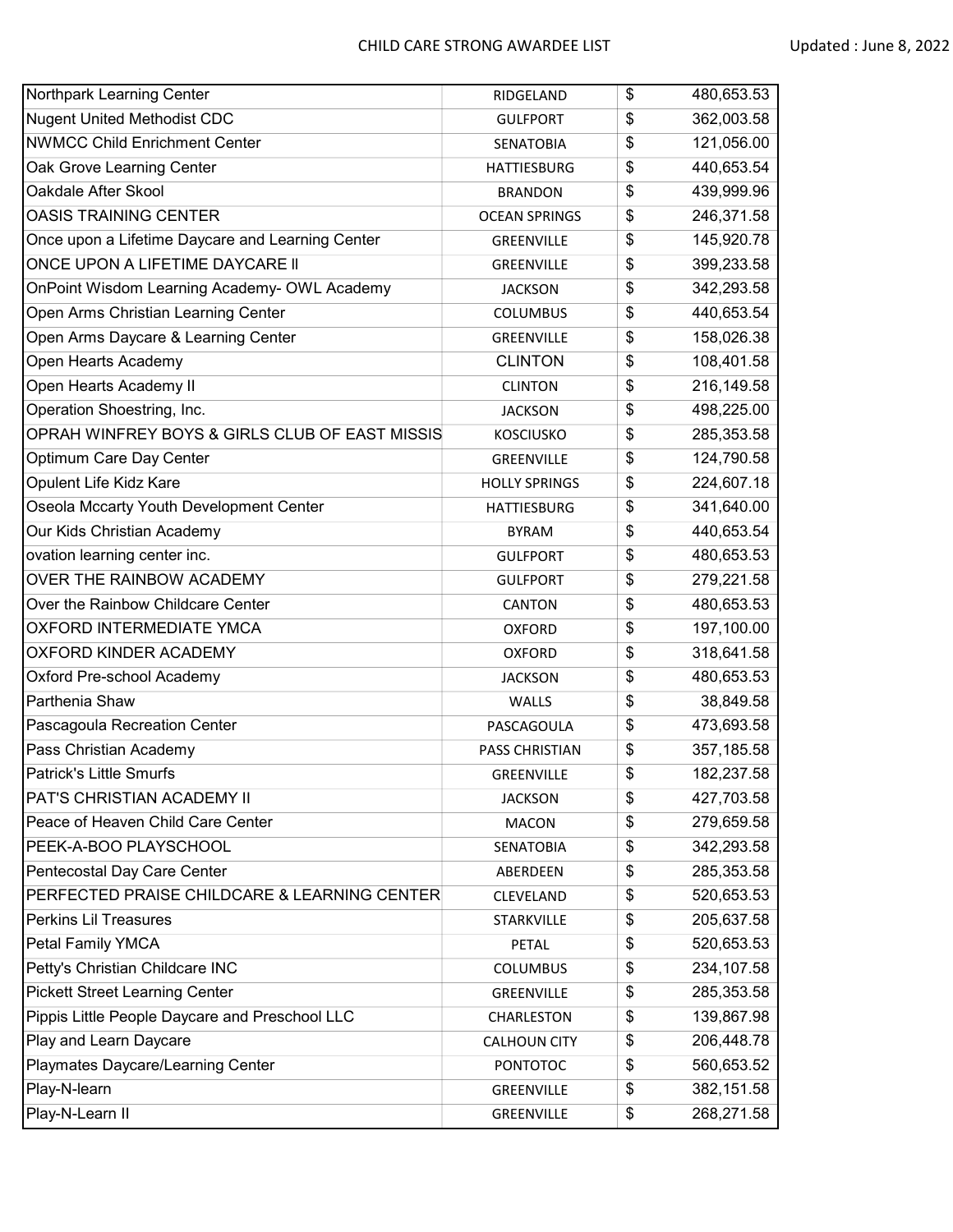| Playschool Childcare & Learning Center                      | <b>NATCHEZ</b>      | \$<br>330,905.58  |
|-------------------------------------------------------------|---------------------|-------------------|
| Play-School ChildCare Center                                | PETAL               | \$<br>480,653.53  |
| Playskool Learning Center                                   | <b>TUNICA</b>       | \$<br>370,763.58  |
| Poindexter Park After-School                                | <b>JACKSON</b>      | \$<br>41,379.00   |
| POOH BEAR DAYCARE #2                                        | <b>INDIANOLA</b>    | \$<br>520,653.53  |
| Porter's Chapel Academy Daycare                             | <b>VICKSBURG</b>    | \$<br>432,744.00  |
| Posh Early Achievers Academy LLC                            | <b>JACKSON</b>      | \$<br>404,927.58  |
| Potter's House Family Service Center                        | <b>HOUSTON</b>      | \$<br>520,653.53  |
| Praying Handz Inc                                           | PINOLA              | \$<br>201,792.78  |
| PRECIOUS HANDS DAYCARE & LEARNING CENTER II                 | <b>OKOLONA</b>      | \$<br>217,025.58  |
| PRECIOUS HANDS DAYCARE AND LEARNING CENTER                  | <b>VERONA</b>       | \$<br>496,031.58  |
| Precious Little People Day Care & Learning Center, LLC      | SALTILLO            | \$<br>128,693.58  |
| Precious Moments Learning Center                            | WESSON              | \$<br>379,085.58  |
| <b>Precious Moments Learning Center</b>                     | <b>VICKSBURG</b>    | \$<br>296,088.00  |
| Precious Moments Learning Development Academy               | GREENWOOD           | \$<br>305,501.58  |
| Precious Moments Learning Development Academy 2             | CLEVELAND           | \$<br>196,205.58  |
| Premier Childcare and Learning Center                       | SALTILLO            | \$<br>154,301.58  |
| Prep Company Tutorial School North                          | <b>JACKSON</b>      | \$<br>560,653.52  |
| PREP COMPANY TUTORIAL SCHOOL, INC.                          | <b>JACKSON</b>      | \$<br>472,817.58  |
| Preparatory Learning Academy                                | <b>MCCOMB</b>       | \$<br>182,237.58  |
| Presbyterian Day School                                     | CLEVELAND           | \$<br>99,309.60   |
| Presbyterian Playschool                                     | <b>NATCHEZ</b>      | \$<br>399,233.58  |
| PRIDE & JOY LEARNING CENTER                                 | <b>COLUMBUS</b>     | \$<br>182,237.58  |
| PRIDE AND JOY CHRISTIAN DAY CARE                            | <b>COLUMBUS</b>     | \$<br>196,205.58  |
| Prince Street Neighborhood Project Inc. DBA Prince Street D | <b>NATCHEZ</b>      | \$<br>520,653.53  |
| <b>Promise Land Christian School</b>                        | <b>FLOWOOD</b>      | \$<br>394,853.58  |
| Purks YMCA                                                  | <b>VICKSBURG</b>    | \$<br>520,653.53  |
| R.O.A.R. ENRICHMENT                                         | <b>GREENVILLE</b>   | \$<br>211,331.58  |
| <b>Rainbow Childcare Center</b>                             | <b>FLORENCE</b>     | \$<br>304,187.58  |
| Rainbow Daycare                                             | <b>LONG BEACH</b>   | \$<br>173,856.78  |
| Rainbow Kids Daycare LLC                                    | GREENWOOD           | \$<br>285,353.58  |
| <b>Rainbow Kids Preschool</b>                               | RIPLEY              | \$<br>90,792.00   |
| <b>Rainbow Learning Center</b>                              | <b>NEW ALBANY</b>   | \$<br>92,323.98   |
| <b>Rainbow Learning Center</b>                              | LELAND              | \$<br>480,653.53  |
| Rainbow Learning Center - 2                                 | <b>BLUE SPRINGS</b> | \$<br>237, 173.58 |
| Ray of Sunshine Learning Center, Inc                        | <b>FLOWOOD</b>      | \$<br>480,653.53  |
| <b>Reaching Rainbows</b>                                    | GRENADA             | \$<br>520,653.53  |
| <b>Reaching Rainbows 2</b>                                  | <b>WINONA</b>       | \$<br>302,435.58  |
| <b>Redbud Little Learners</b>                               | GREENVILLE          | \$<br>196,205.58  |
| Rene's All In One Resource Center                           | CLARKSDALE          | \$<br>355,433.58  |
| Renee's Learning Center                                     | COLUMBUS            | \$<br>151,973.58  |
| Reservoir YMCA after school program                         | <b>BRANDON</b>      | \$<br>439,999.96  |
| RICHTON UNITED METHODIST CHURCH PRESCHOOL                   | <b>RICHTON</b>      | \$<br>142,350.00  |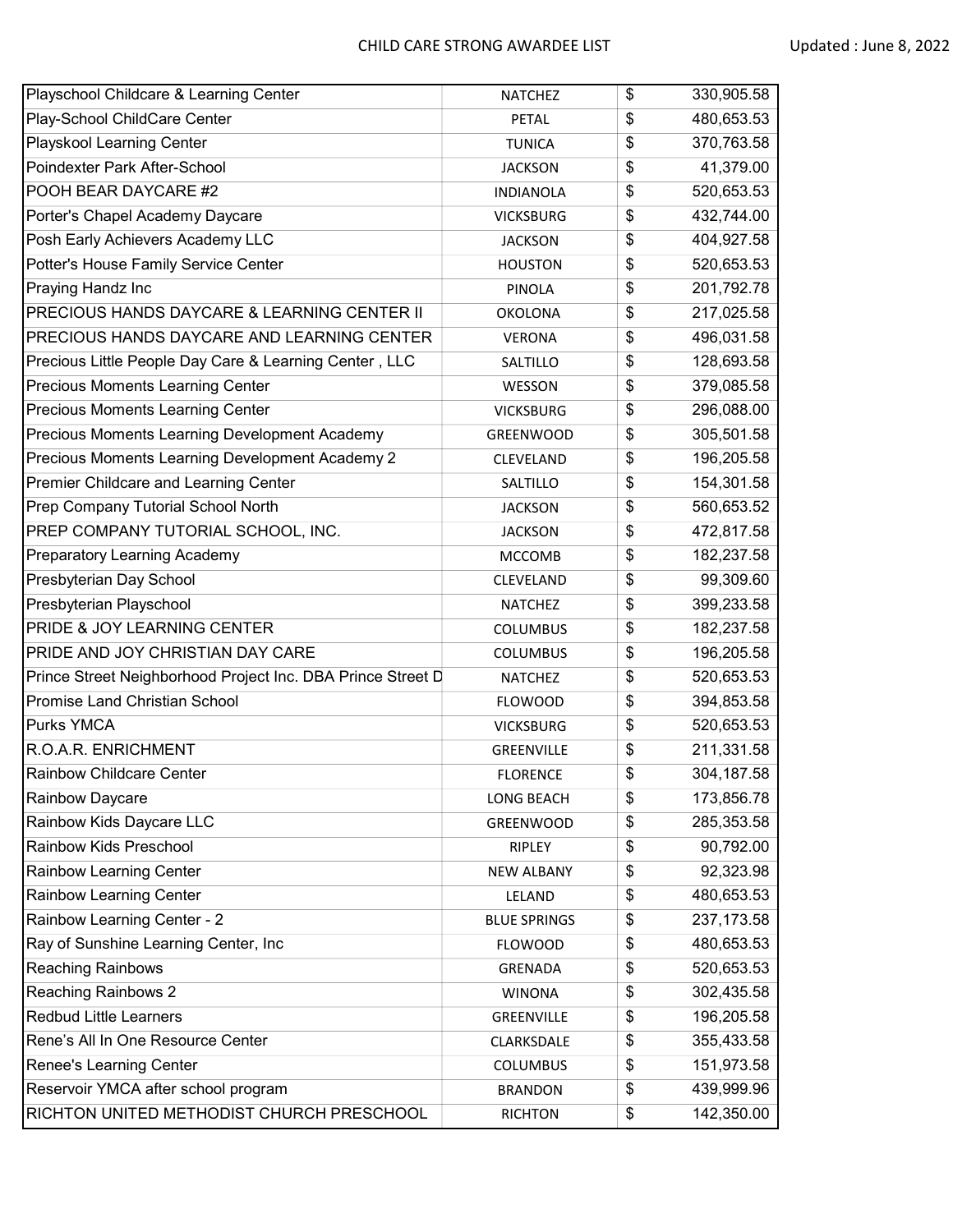| Rise and Shine Learning & Development Academy          | <b>GREENWOOD</b>     | \$<br>45,215.58   |
|--------------------------------------------------------|----------------------|-------------------|
| River of Life Learning Center                          | <b>HATTIESBURG</b>   | \$<br>440,653.54  |
| Rogers Child Care Learning Center & LEEP               | <b>LUMBERTON</b>     | \$<br>491,213.58  |
| Rose Hill North Christian Daycare Center               | GREENVILLE           | \$<br>215,760.78  |
| Rosemary's Daycare & Learning Center                   | <b>BELZONI</b>       | \$<br>217,025.58  |
| <b>RUMC Early Childhood Development Center</b>         | RAYMOND              | \$<br>439,999.96  |
| S&L Christian Learning Center                          | <b>COLUMBUS</b>      | \$<br>256,883.58  |
| S.M.A.R.T. BEGINNINGS PRESCHOOL                        | <b>OCEAN SPRINGS</b> | \$<br>480,653.53  |
| Safari Learning Center                                 | <b>SUMMIT</b>        | \$<br>520,653.53  |
| Safe Place Daycare and Learning Center                 | <b>HAZLEHURST</b>    | \$<br>228,413.58  |
| Saint Mary Academy Inc.                                | <b>TYLERTOWN</b>     | \$<br>337,037.58  |
| Sal's Child Care & Learning Center                     | <b>COLUMBUS</b>      | \$<br>427,703.58  |
| Sankofa Academy                                        | <b>MCCOMB</b>        | \$<br>237, 173.58 |
| School of Champions Development & learning Academy LLC | <b>ITTA BENA</b>     | \$<br>342,293.58  |
| Second Baptist Christian Academy                       | <b>MOSS POINT</b>    | \$<br>167,616.00  |
| Serving our Children & Communities Childcare Facility  | <b>JACKSON</b>       | \$<br>252,941.58  |
| Shabach Christian Academy                              | <b>JACKSON</b>       | \$<br>370,763.58  |
| SHAQUITA GOULDE JEFFERSON                              | <b>COLUMBUS</b>      | \$<br>42,032.58   |
| SHINING STAR CHILD CARE CENTER                         | MENDENHALL           | \$<br>307,253.58  |
| SHINY STAR LEARNING CENTER                             | <b>BROOKHAVEN</b>    | \$<br>239,801.58  |
| Silver Spoon, Inc.                                     | <b>BRANDON</b>       | \$<br>440,653.54  |
| SISTER THEA BOWMAN CATHOLIC SCHOOL                     | <b>JACKSON</b>       | \$<br>342,293.58  |
| Skate Odyssey After School                             | <b>STARKVILLE</b>    | \$<br>362,003.58  |
| Skate Odyssey of Olive Branch Afterschool              | <b>OLIVE BRANCH</b>  | \$<br>440,653.54  |
| <b>Skippy's Learning Center</b>                        | SUMRALL              | \$<br>241,553.58  |
| Small Beginnings Childcare Center                      | <b>NETTLETON</b>     | \$<br>221,405.58  |
| <b>Small Blessings Preschool</b>                       | <b>BAY ST LOUIS</b>  | \$<br>222,066.00  |
| Small Hands Academy                                    | QUITMAN              | \$<br>285,353.58  |
| Small Miracles Child Development Center                | <b>HATTIESBURG</b>   | \$<br>182,237.58  |
| SMALL WORLD DAYCARE                                    | DE KALB              | \$<br>182,237.58  |
| Small World Learning Center                            | <b>HATTIESBURG</b>   | \$<br>170,131.98  |
| <b>Smart Start Community School LLC</b>                | <b>HATTIESBURG</b>   | \$<br>285,353.58  |
| <b>Smart Start Community School LLC 2</b>              | HATTIESBURG          | \$<br>252,941.58  |
| SMART WONDERS AFTERSCHOOL #2                           | <b>JACKSON</b>       | \$<br>143,003.58  |
| SMART WONDERS C.D.C.                                   | <b>JACKSON</b>       | \$<br>376,457.58  |
| <b>Smiles Learning Center</b>                          | STARKVILLE           | \$<br>190,618.38  |
| <b>Smith's Learning Center</b>                         | MERIDIAN             | \$<br>273,965.58  |
| Smith's Learning Center After School                   | MERIDIAN             | \$<br>142,350.00  |
| <b>SON SEEKERS</b>                                     | <b>BRANDON</b>       | \$<br>440,653.54  |
| Son Seekers Florence, LLC                              | <b>FLORENCE</b>      | \$<br>439,999.96  |
| Son Seekers Inc                                        | PEARL                | \$<br>480,653.53  |
| Sonshine Inn                                           | <b>OCEAN SPRINGS</b> | \$<br>337,913.58  |
| South Central Children's Academy                       | LAUREL               | \$<br>457,272.00  |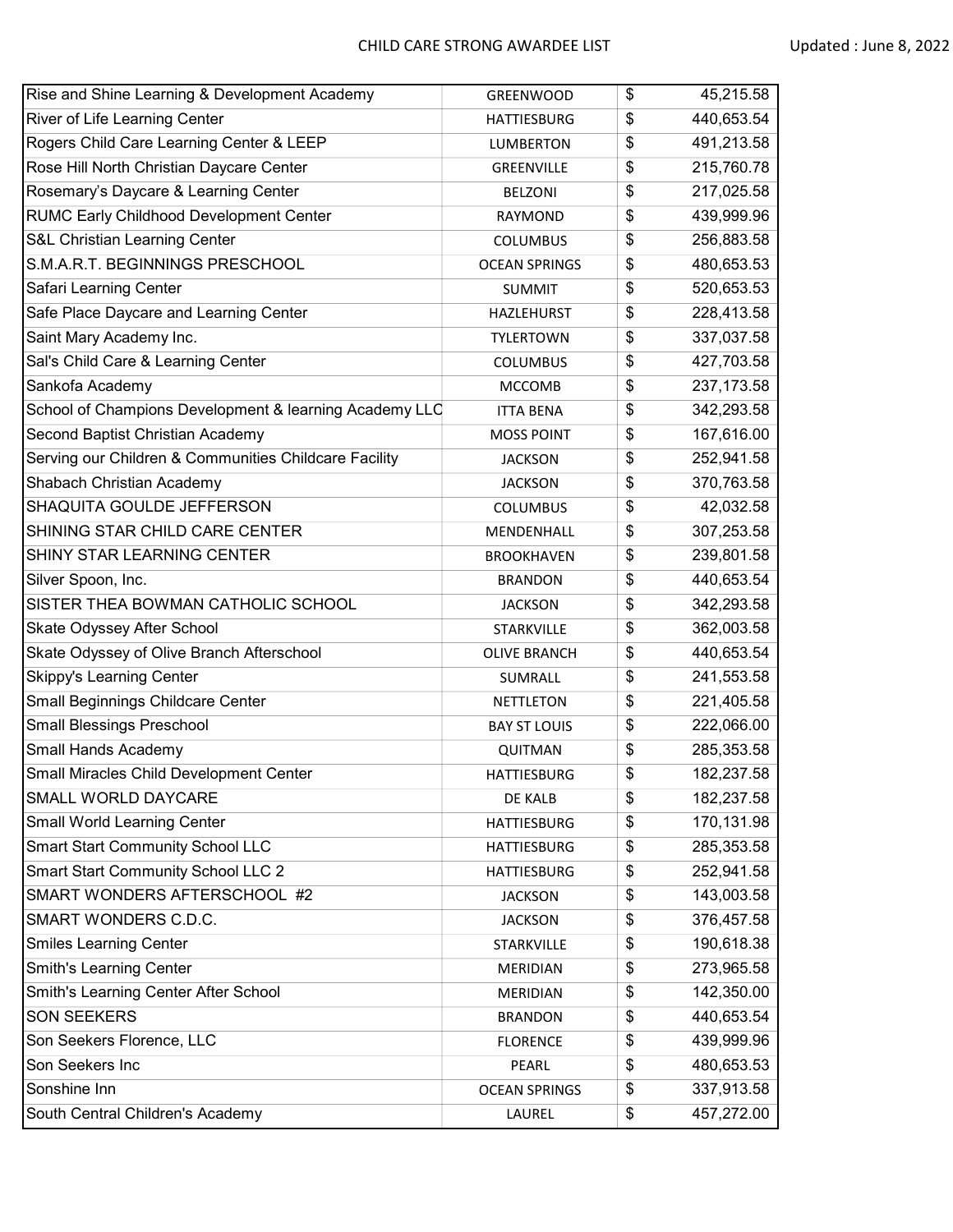| Southaven Community Church Daycare                           | SOUTHAVEN            | \$<br>479,999.95 |
|--------------------------------------------------------------|----------------------|------------------|
| Southaven first united Methodist church and educational cent | <b>NESBIT</b>        | \$<br>479,999.95 |
| SOUTHEAST UNIT BOYS & GIRLS CLUB OF EAST MISSIS              | <b>MERIDIAN</b>      | \$<br>356,528.58 |
| Southside Educational Community Center                       | <b>MERIDIAN</b>      | \$<br>182,237.58 |
| Southside Learning Center                                    | <b>JACKSON</b>       | \$<br>115,241.58 |
| Spells World Family Daycare                                  | CLEVELAND            | \$<br>124,790.58 |
| SpongeBob Childcare Learning Center                          | <b>INDIANOLA</b>     | \$<br>133,815.18 |
| St John's Preschool and Kindergarten                         | <b>OCEAN SPRINGS</b> | \$<br>120,450.00 |
| St. James Episcopal Day School                               | GREENVILLE           | \$<br>404,274.00 |
| St. John's Preschool & WDM                                   | GREENWOOD            | \$<br>433,620.00 |
| St. Luke Small Miracles Preschool and Mother's Day Out       | <b>TUPELO</b>        | \$<br>142,350.00 |
| St. Matthew's Weekday Ministry                               | <b>MADISON</b>       | \$<br>439,999.96 |
| St. Paul Early Learning Center                               | <b>FLOWOOD</b>       | \$<br>479,999.95 |
| St. Paul United Methodist Preschool                          | <b>OCEAN SPRINGS</b> | \$<br>341,640.00 |
| St. Paul's Episcopal School                                  | <b>COLUMBUS</b>      | \$<br>519,999.95 |
| St. Peter Day Care & Christian Learning                      | <b>JACKSON</b>       | \$<br>444,785.58 |
| <b>Starkville FUMC Weekday Ministries</b>                    | <b>STARKVILLE</b>    | \$<br>479,999.95 |
| STARKVILLE UNIT BOYS & GIRLS CLUB OF THE GOLDEI              | <b>STARKVILLE</b>    | \$<br>241,553.58 |
| <b>Starlight Beginnings Learning Center</b>                  | <b>BYRAM</b>         | \$<br>105,692.58 |
| START SMART CHILD CARE CENTER                                | <b>WEST POINT</b>    | \$<br>187,636.80 |
| <b>Starting Point Academy</b>                                | <b>JACKSON</b>       | \$<br>226,661.58 |
| Step By Step Child Development Center                        | <b>BYRAM</b>         | \$<br>323,459.58 |
| Step By Step Kinder-Kids Academy                             | <b>FAYETTE</b>       | \$<br>520,653.53 |
| Stepping Stones Christian Daycare                            | CLARKSDALE           | \$<br>284,700.00 |
| <b>Stepping Stones Learning Center</b>                       | PHILADELPHIA         | \$<br>520,653.53 |
| <b>Stepping Stones Learning Center</b>                       | <b>OCEAN SPRINGS</b> | \$<br>342,293.58 |
| Strayhorn Preschool and Daycare LLC.                         | SARAH                | \$<br>285,353.58 |
| Strictly 4 Kidz                                              | <b>JACKSON</b>       | \$<br>307,253.58 |
| Sun Rise Development CTR. 24 Hour Nursery & Preschool        | <b>JACKSON</b>       | \$<br>436,025.58 |
| SUNSHINE DAY CARE & LEARNING CENTER                          | GREENVILLE           | \$<br>520,653.53 |
| Sunshine Learning Center                                     | PEARL                | \$<br>479,999.95 |
| Surehouse Learning Center                                    | <b>JACKSON</b>       | \$<br>91,445.58  |
| Sweet Peas & BumbleBees                                      | CHARLESTON           | \$<br>181,584.00 |
| T&B's Learning Factory                                       | <b>OCEAN SPRINGS</b> | \$<br>440,653.54 |
| T&G Scholar Learning Academy                                 | <b>JACKSON</b>       | \$<br>285,353.58 |
| T.L.O AFTERSCHOOL CENTER                                     | HATTIESBURG          | \$<br>128,115.00 |
| T'Stine's Daycare& & Learning Center                         | GREENVILLE           | \$<br>404,927.58 |
| Tammy's Learning Center LLC                                  | POPLARVILLE          | \$<br>422,009.58 |
| <b>Tamra Collins</b>                                         | GRENADA              | \$<br>42,032.58  |
| <b>Tattle Tales Learning Center</b>                          | <b>MOSS POINT</b>    | \$<br>198,191.58 |
| Tattle Tales, LLC                                            | <b>SENATOBIA</b>     | \$<br>519,999.95 |
| Taylor Day Care & Learning Center                            | WAYNESBORO           | \$<br>182,237.58 |
| Taylor's Playhouse II                                        | <b>HERNADO</b>       | \$<br>366,821.58 |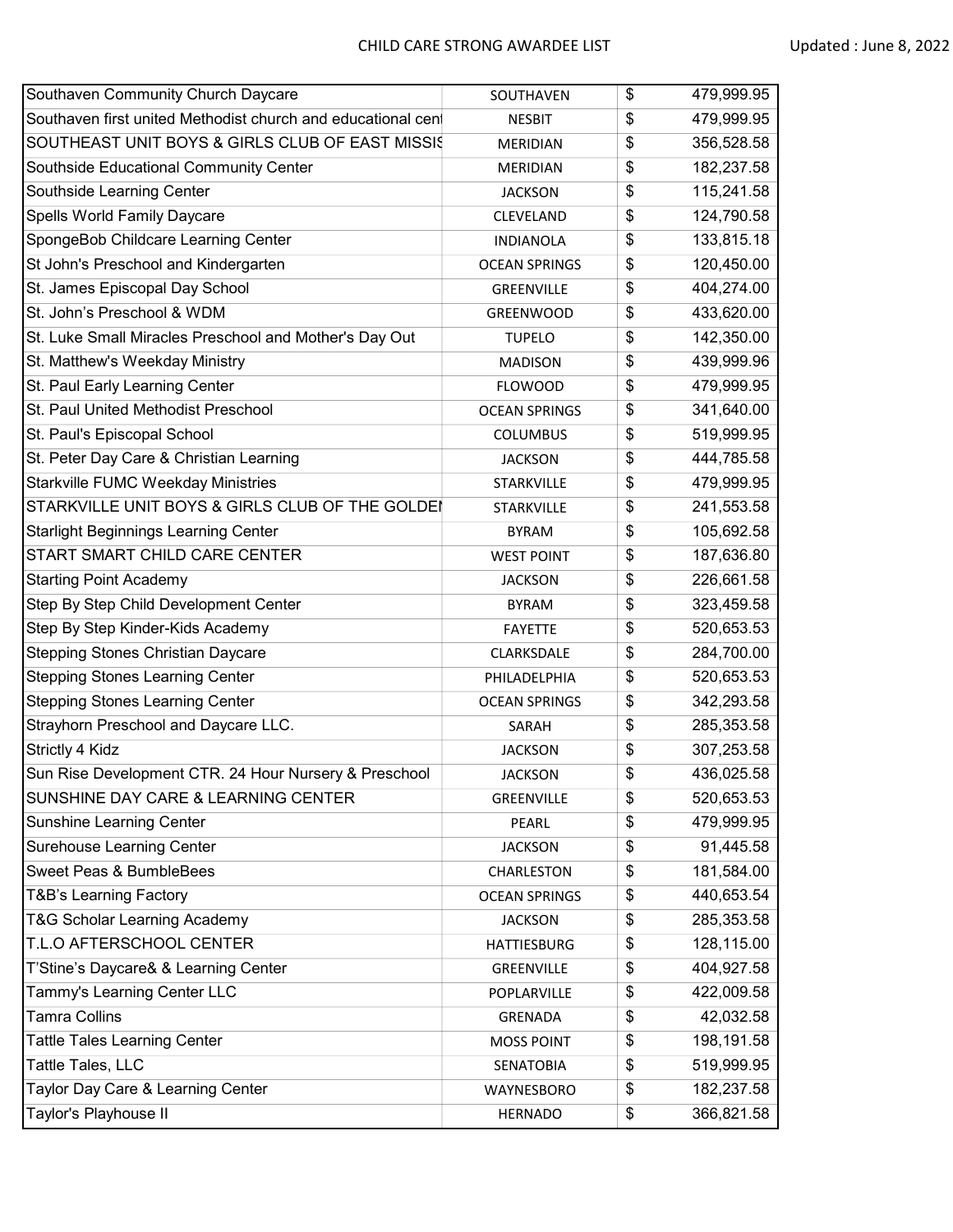| Tchula's Wee Care Nursery                       | <b>TCHULA</b>       | \$<br>520,653.53  |
|-------------------------------------------------|---------------------|-------------------|
| <b>Teapots Learning Academy</b>                 | <b>TUPELO</b>       | \$<br>237, 173.58 |
| <b>Tech Generation Learning Center</b>          | <b>WEST POINT</b>   | \$<br>190,745.58  |
| <b>Temple's Learning Depot</b>                  | <b>HATTIESBURG</b>  | \$<br>439,999.96  |
| Tender Ages Learning Center                     | GREENVILLE          | \$<br>427,703.58  |
| Tender Care Learning Center                     | <b>TUPELO</b>       | \$<br>520,653.53  |
| <b>Tender Care Preschool</b>                    | <b>JACKSON</b>      | \$<br>131,021.58  |
| Tender Heart Loving Hands Montessori Academy    | <b>CANTON</b>       | \$<br>237, 173.58 |
| Tender loving care                              | <b>COLUMBIA</b>     | \$<br>200,381.58  |
| TENDER LOVING CARE CREATIVE LEARNING CTR        | <b>COLUMBUS</b>     | \$<br>310,757.58  |
| Teresa Grice                                    | <b>GREENWOOD</b>    | \$<br>42,032.58   |
| The "W' Early Learning Center                   | YAZOO CITY          | \$<br>256,883.58  |
| The Academy of Kids                             | <b>HATTIESBURG</b>  | \$<br>251,189.58  |
| The Child Care Center Inc                       | <b>WIGGINS</b>      | \$<br>520,653.53  |
| The Children's Academy                          | GREENVILLE          | \$<br>347,987.58  |
| The Childrens Academy 2                         | CANTON              | \$<br>479,999.95  |
| The Childrens Academy After-School              | <b>MADISON</b>      | \$<br>479,999.95  |
| The Childrens Academy of Madison                | <b>MADISON</b>      | \$<br>479,999.95  |
| The Children's Academy of Oxford                | <b>OXFORD</b>       | \$<br>440,653.54  |
| The Children's Depot, LLC                       | LAUREL              | \$<br>462,528.00  |
| THE CHILDREN'S PLACE HOME DAYCARE               | <b>FULTON</b>       | \$<br>289,733.58  |
| The Christian Learning Center                   | <b>MADISON</b>      | \$<br>203,009.58  |
| The Christian Mission Learning Center, Inc., II | <b>JACKSON</b>      | \$<br>520,653.53  |
| The City of Truth Learning Academy              | CLARKSDALE          | \$<br>520,653.53  |
| The Development Center- The Preschool Express   | <b>BYRAM</b>        | \$<br>284,262.00  |
| The Family Y - School Age Program               | <b>HATTIESBURG</b>  | \$<br>480,653.53  |
| The Gingerbread House                           | <b>JACKSON</b>      | \$<br>503,477.58  |
| The Giving Tree II                              | <b>CORINTH</b>      | \$<br>415,877.58  |
| The Golden Connection                           | <b>MARKS</b>        | \$<br>194,343.18  |
| The Growing Patch                               | <b>WALNUT GROVE</b> | \$<br>285,353.58  |
| The Growing Patch Learning Center               | <b>FULTON</b>       | \$<br>473,693.58  |
| The Growing Tree Learning Center                | <b>JACKSON</b>      | \$<br>368,573.58  |
| THE GROWING TREE LEARNING CENTER AND AFTER S    | <b>JACKSON</b>      | \$<br>76,313.58   |
| The Honey Tree Preschool                        | <b>BALDWYN</b>      | \$<br>62,068.50   |
| The Kangaroo's Pouch Children's Center          | <b>PONTOTOC</b>     | \$<br>376,457.58  |
| The Kids' World Center                          | <b>MADISON</b>      | \$<br>158,769.60  |
| THE KIDS' WORLD CENTER PRESCHOOL                | <b>MADISON</b>      | \$<br>179,256.00  |
| The Learning Continues                          | <b>JACKSON</b>      | \$<br>251,189.58  |
| The Learning Tree Children's Academy            | PONTOTOC            | \$<br>520,653.53  |
| The Learning Tree Development Center            | RAYMOND             | \$<br>241,553.58  |
| THE LEARNING TREE, INC.                         | <b>GREENWOOD</b>    | \$<br>273,965.58  |
| The Montessori Academy of Jackson               | <b>JACKSON</b>      | \$<br>210,240.00  |
| The Mustard Seed                                | <b>DIBERVILLE</b>   | \$<br>350,177.58  |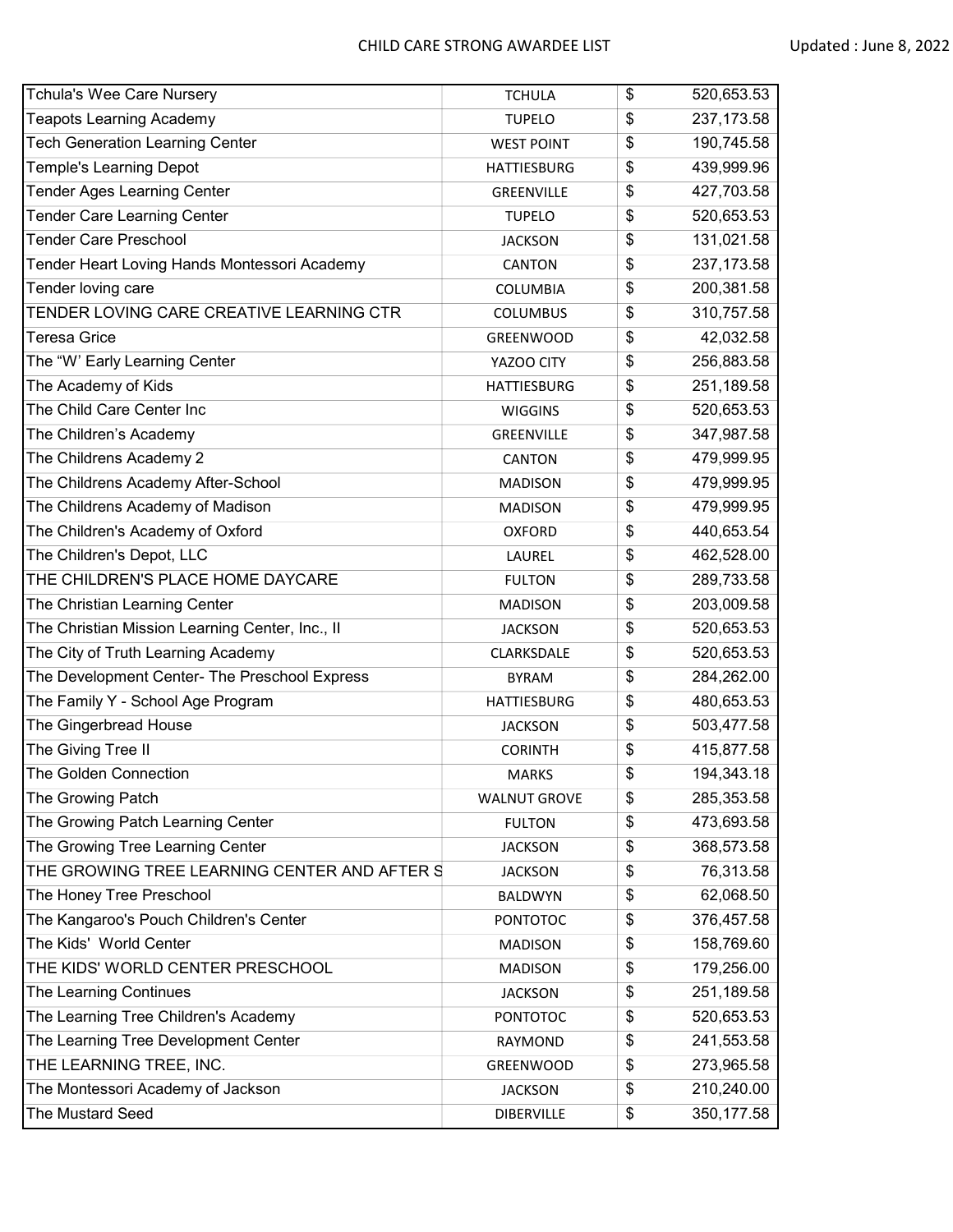| The Nest                                 | <b>HOLLY SPRINGS</b> | \$<br>302,435.58 |
|------------------------------------------|----------------------|------------------|
| The Parent's Choice Learning Center      | <b>BILOXI</b>        | \$<br>520,653.53 |
| The Plaid Apple Preschool                | CARRIERE             | \$<br>273,965.58 |
| The Potter's House - Clinton             | <b>CLINTON</b>       | \$<br>480,653.53 |
| THE POTTER'S HOUSE TOO                   | <b>JACKSON</b>       | \$<br>520,653.53 |
| THE PRIVETTE SCHOOL                      | <b>JACKSON</b>       | \$<br>519,999.95 |
| The Scholar's Academy (TSA) Bldg #1      | <b>JACKSON</b>       | \$<br>387,845.58 |
| The Scholar's Academy (TSA) Bldg #3      | <b>JACKSON</b>       | \$<br>416,315.58 |
| The Scholar's Academy (TSA) Bldg 4       | <b>JACKSON</b>       | \$<br>305,282.58 |
| The Scholar's Academy (TSA) Bldg #2      | <b>JACKSON</b>       | \$<br>520,653.53 |
| The Tabernacle Ministries Academy        | <b>JACKSON</b>       | \$<br>70,679.58  |
| THE TEEPEE, LLC                          | <b>ELLISVILLE</b>    | \$<br>519,999.95 |
| The Tot Spot Day Care & 4K               | LOUIVILLE            | \$<br>321,269.58 |
| The Way Academy LLC                      | <b>TUPELO</b>        | \$<br>217,025.58 |
| The Way Children's Center                | <b>BRANDON</b>       | \$<br>94,749.60  |
| The Weekday Learning Center              | <b>MADISON</b>       | \$<br>439,999.96 |
| Therah's Child Care                      | <b>HATTIESBURG</b>   | \$<br>168,269.58 |
| Third Avenue Kiddie korner               | <b>COLUMBUS</b>      | \$<br>285,353.58 |
| Tikes 2 Tots Family Childcare            | <b>BRANDON</b>       | \$<br>328,277.58 |
| Tina L Davis                             | YAZOO CITY           | \$<br>42,032.58  |
| Tinka-Tonka's Family Child-Daycare       | <b>NEWTON</b>        | \$<br>99,963.18  |
| Tiny Blessings Daycare & Learning Center | <b>ACKERMAN</b>      | \$<br>181,584.00 |
| <b>Tiny Steps Academy</b>                | <b>GULFPORT</b>      | \$<br>520,653.53 |
| <b>Tiny Tot Daycare</b>                  | <b>BRUCE</b>         | \$<br>256,883.58 |
| Tiny Tots Child Development Center       | CLEVELAND            | \$<br>520,653.53 |
| <b>Tiny Town Daycare</b>                 | SMITHVILLE           | \$<br>394,853.58 |
| TJ'S Afterschool Center                  | <b>HATTIESBURG</b>   | \$<br>157,680.00 |
| TJ'S Learning Center                     | <b>HATTIESBURG</b>   | \$<br>473,693.58 |
| TLC Academy & Learning Center, LLC       | GREENVILLE           | \$<br>520,653.53 |
| TLC Childcare and Development Center     | <b>JACKSON</b>       | \$<br>168,269.58 |
| TLC Daycare & Learning Center            | <b>TYLERTOWN</b>     | \$<br>263,453.58 |
| <b>TLC Learning Center</b>               | MOUND BAYOU          | \$<br>124,790.58 |
| TODDLER TOWN ACADEMY                     | <b>GAUTIER</b>       | \$<br>394,853.58 |
| <b>Toddler Town Inc</b>                  | GREENVILLE           | \$<br>520,653.53 |
| <b>Toddler Town Preschool LLC</b>        | <b>CANTON</b>        | \$<br>480,653.53 |
| <b>Toddlers' Depot Child Care</b>        | QUITMAN              | \$<br>228,413.58 |
| <b>Tomekee Thomas</b>                    | <b>JACKSON</b>       | \$<br>38,849.58  |
| Tomorrow's Pride                         | <b>COLUMBUS</b>      | \$<br>436,901.58 |
| Tonia Bailey                             | <b>JACKSON</b>       | \$<br>42,032.58  |
| Tons Creative Center For Learning        | <b>JACKSON</b>       | \$<br>513,113.58 |
| Tons of Fun Learning Center              | <b>JACKSON</b>       | \$<br>326,525.58 |
| Tonya's Learning Center II               | WAYNESBORO           | \$<br>212,501.58 |
| <b>Torry Watson</b>                      | SILVER CREEK         | \$<br>38,849.58  |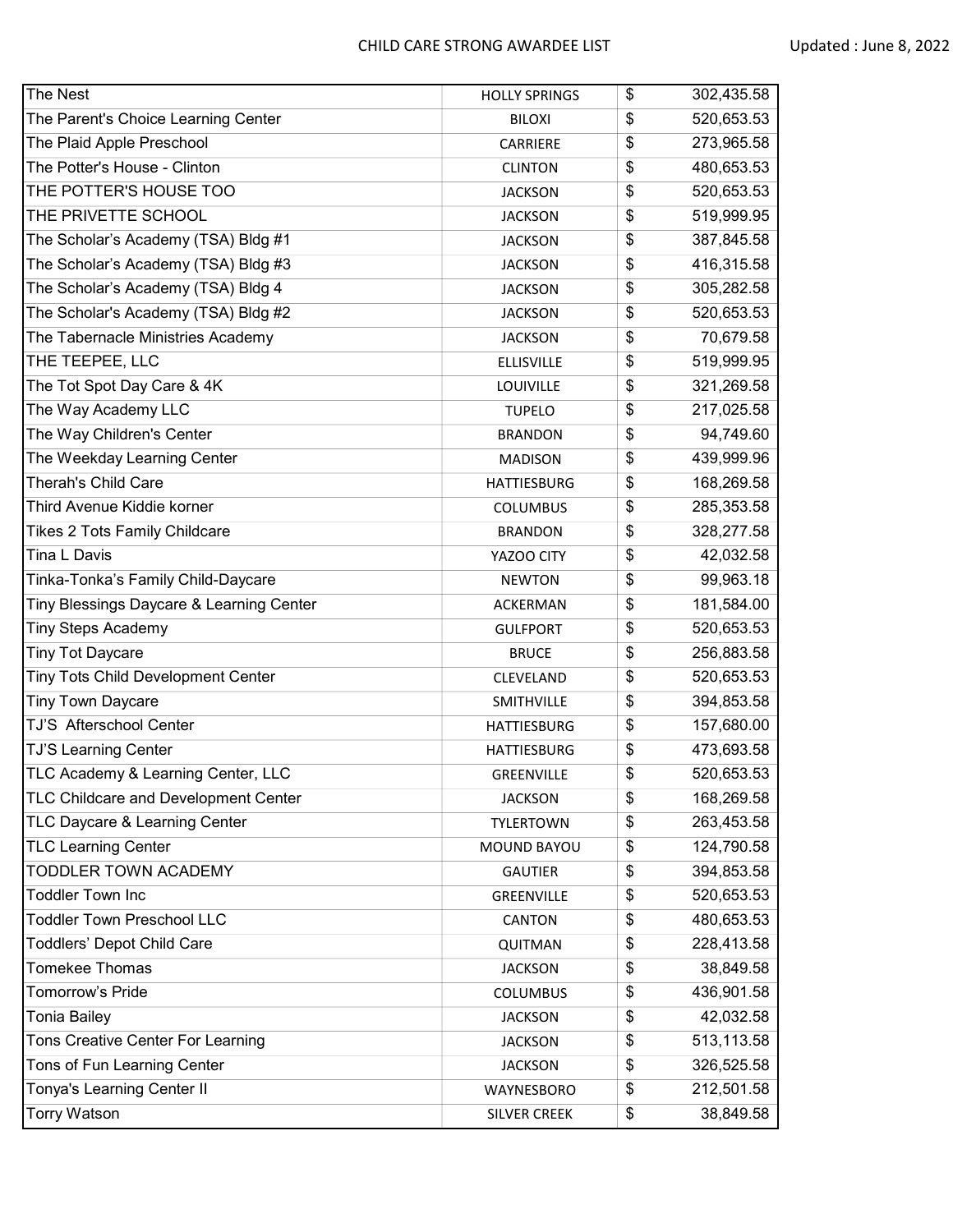| <b>TORYS'S LEARNING CHAMBERS</b>                           | <b>FAYETTE</b>         | \$<br>21,343.08  |
|------------------------------------------------------------|------------------------|------------------|
| <b>Total Kids Zone</b>                                     | <b>HATTIESBURG</b>     | \$<br>410,621.58 |
| TOTS & TODDLERS CHILD DEVELOPMENT CENTER                   | <b>MCCOMB</b>          | \$<br>520,653.53 |
| Tots & Toddlers Pre k Teen Center                          | <b>FLORA</b>           | \$<br>294,551.58 |
| Tots For Time II                                           | CLARKSDALE             | \$<br>507,419.58 |
| Touched by an Angel CCC                                    | <b>MACON</b>           | \$<br>520,653.53 |
| Treasured Hearts Daycare and Learning Center               | HOLLANDALE             | \$<br>163,613.58 |
| <b>Treasures Learning Center</b>                           | <b>VICKSBURG</b>       | \$<br>480,653.53 |
| <b>Trinity Play School</b>                                 | <b>HATTIESBURG</b>     | \$<br>213,525.00 |
| Triumph Village Christian Academy and Preschool            | <b>JACKSON</b>         | \$<br>520,653.53 |
| True Vine Christian Learning Center                        | GREENVILLE             | \$<br>234,107.58 |
| True Worship Ministry Enrichment Program                   | <b>JACKSON</b>         | \$<br>91,445.58  |
| TUCKER'S AFTER SCHOOL                                      | <b>COLUMBUS</b>        | \$<br>285,353.58 |
| TUCKER'S PLAY AND LEARN                                    | <b>COLUMBUS</b>        | \$<br>387,845.58 |
| TUCKER'S PLAY AND LEARN TOO                                | <b>COLUMBUS</b>        | \$<br>410,621.58 |
| Tunjia's Little Ones Child Development Center              | <b>HATTIESBURG</b>     | \$<br>216,149.58 |
| Twin Oaks Child Development Center                         | <b>GULFPORT</b>        | \$<br>478,949.58 |
| <b>UAC Kids Academy</b>                                    | <b>NEW ALBANY</b>      | \$<br>480,653.53 |
| <b>Union United Methodist Church</b>                       | <b>UNION</b>           | \$<br>290,394.00 |
| United Christian Child Development Center                  | <b>COLUMBUS</b>        | \$<br>520,653.53 |
| United Methodist Day School                                | <b>MERIDIAN</b>        | \$<br>331,128.00 |
| <b>Unity Learning Center</b>                               | <b>JACKSON</b>         | \$<br>520,653.53 |
| Uptown Kids Childcare & Learning Center                    | <b>AMORY</b>           | \$<br>520,653.53 |
| USM Center for Child Development                           | <b>HATTIESBURG</b>     | \$<br>520,653.53 |
| Vancleave YMCA                                             | VANCLEAVE              | \$<br>260,825.58 |
| VELMA YOUNG UNIT BOYS & GIRLS CLUB OF EAST MIS             | <b>MERIDIAN</b>        | \$<br>285,353.58 |
| <b>VERA ANDERSON</b>                                       | <b>JACKSON</b>         | \$<br>42,032.58  |
| Vibrant Academy                                            | <b>COLUMBUS</b>        | \$<br>440,653.54 |
| <b>Vickie Milton</b>                                       | <b>GREENVILLE</b>      | \$<br>35,666.58  |
| Victory Christian Academy Daycare                          | <b>NEW ALBANY</b>      | \$<br>427,703.58 |
| Victory Kidz Center                                        | <b>FAYETTE</b>         | \$<br>245,495.58 |
| Village Academy LLC                                        | <b>JACKSON</b>         | \$<br>394,853.58 |
| VISION'S CHRISTIAN ACADEMY                                 | MAGNOLIA               | \$<br>422,009.58 |
| V's Peace, Love and Happy Faces                            | <b>EUPORA</b>          | \$<br>467,561.58 |
| ministries dba F.U.T.U.R.E. Inc.<br>Walk of Faith          | <b>CRYSTAL SPRINGS</b> | \$<br>251,189.58 |
| Walthall County Boys & Girls Club of Southwest Mississippi | <b>TYLERTOWN</b>       | \$<br>214,178.58 |
| Wayside Child Development Center                           | <b>HATTIESBURG</b>     | \$<br>427,703.58 |
| <b>WBF Rainbow Learning Center</b>                         | <b>JACKSON</b>         | \$<br>389,597.58 |
| We Care After School Care                                  | <b>JACKSON</b>         | \$<br>116,285.58 |
| We Care Day Care                                           | <b>BELZONI</b>         | \$<br>325,211.58 |
| we care learning center                                    | <b>JACKSON</b>         | \$<br>122,880.78 |
| Wee Care                                                   | AMORY                  | \$<br>362,003.58 |
| Wee Care Academy                                           | MCCOMB                 | \$<br>467,561.58 |